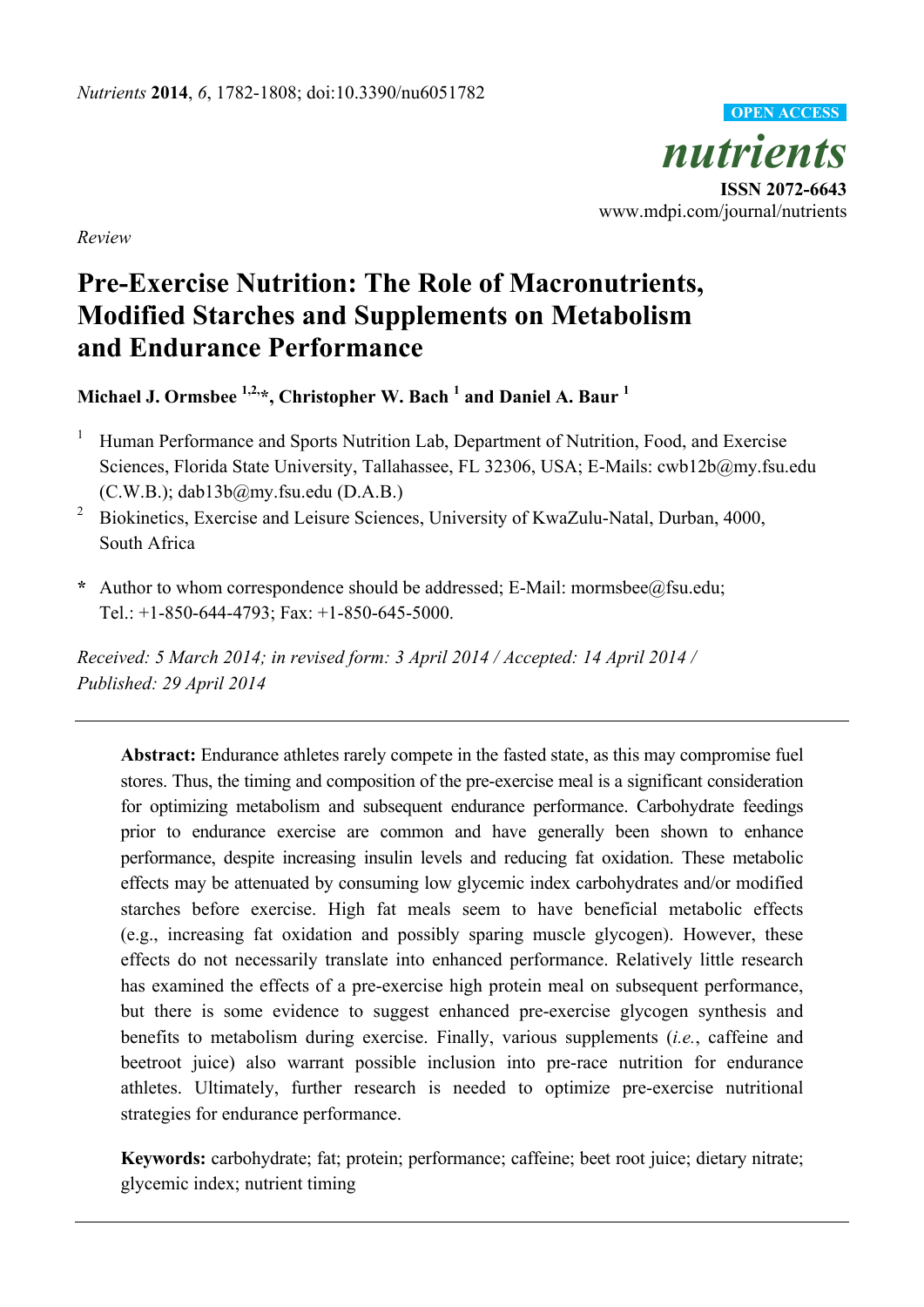## **1. Introduction**

Optimal endurance performance requires careful consideration of nutrient intake. Research accumulated over the last half-century has shown that the most beneficial nutritional intervention is one that can augment and preserve carbohydrate (CHO) fuel stores (muscle and liver glycogen) for late-race, high-intensity exercise. Consuming a meal in the hours preceding an event is one method for maximizing glycogen stores and potentially influencing its utilization during exercise. The aim of the following review is to examine the effects of pre-exercise macronutrient composition on metabolism and performance. Additionally, the metabolic and performance effects of consuming caffeine and beetroot juice in the hours prior to exercise will be discussed.

#### **2. Carbohydrate-Rich Meals**

Pre-exercise CHO ingestion has been a topic of controversy in recent years [1], likely stemming from its well-known metabolic effects. Consumption of CHO leads to a substantial increase in plasma glucose [2]. As a result, insulin is released from the pancreas [3], and hepatic glucose output is blunted [4,5]. Insulin initiates a signaling pathway in muscle, resulting in GLUT4 translocation and glucose uptake into the muscle cell [5]. Increased glucose availability within muscle stimulates glycolysis and glucose oxidation [6–8]. Simultaneously, insulin reduces fat oxidation [2]. This shift in substrate utilization seems to be primarily explained by insulin-mediated inhibition of lipolysis, which reduces free fatty acid (FFA) availability [9]. However, increased glucose uptake and oxidation reduces fat oxidation even in the presence of high intracellular concentrations of FFA [7], possibly as a result of reduced FFA transport into the mitochondria [10].

When CHO ingestion precedes exercise (up to 6 h prior [11]), hyperinsulinemia, in combination with enhanced exercise-induced GLUT4 translocation [12], serves to reduce blood glucose concentrations, potentially causing early-exercise hypoglycemia in some individuals [2,6]. Additionally, some, but not all [13,14], data indicate increased glycogenolysis, likely as a result of insulin-modulated FFA oxidation during exercise [6,15,16]. These combined effects suggest a resultant reduced CHO availability late in exercise that could potentiate the early onset of fatigue. However, most studies show either no negative effects or enhanced performance with pre-exercise CHO ingestion (discussed below).

#### *2.1. Carbohydrate Feedings and Performance*

In general, ingesting CHO prior to exercise appears to be beneficial to performance (see Table 1). Of all the studies to examine the topic, only one early study by Foster *et al.* [17] reported reduced time to exhaustion (TTE) when pre-exercise CHO ingestion was compared to a placebo. Conversely, subsequent research has reported either no functional differences (between CHO and placebo) [14,18–25] or enhanced exercise capacity [26–33] and time trial (TT) performance [28,34] with pre-exercise CHO intake.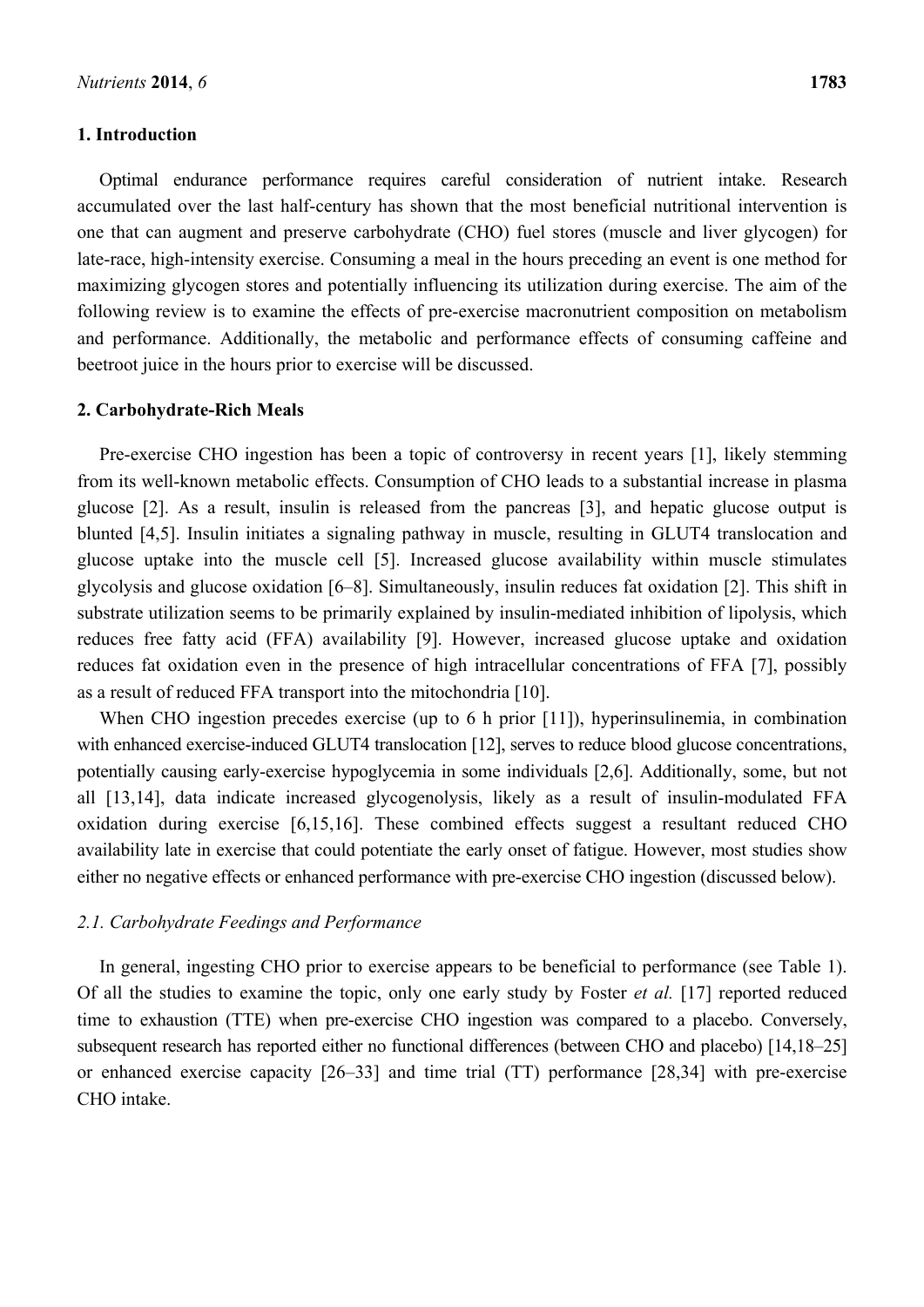| <b>Study</b>                     | Year | $\boldsymbol{n}$ | <b>Treatments</b>                                                                       | Timing<br><b>Prior</b> | Protocol                                                                                    | <b>Results</b>                                                         | Performance                            |
|----------------------------------|------|------------------|-----------------------------------------------------------------------------------------|------------------------|---------------------------------------------------------------------------------------------|------------------------------------------------------------------------|----------------------------------------|
| Foster et al.<br>$[17]$          | 1979 | 16               | P, 75 g G,<br>mixed beverage                                                            | 30 min                 | TTE cycling 100%<br>and 80% $\rm VO_{2max}$                                                 | 43.2 min (G) vs. 53.2 min (P)                                          |                                        |
| McMurray et al.                  | 1983 | 6                | P, $90 g G$ , $90 g F$                                                                  | 45 min                 | TTE running $80\%$ VO <sub>2max</sub>                                                       | 63.9 min (G) vs. 52.2 min (P)                                          |                                        |
| $[26]$                           |      |                  |                                                                                         |                        |                                                                                             | 61.9 min (F) vs. 52.2 min (P)                                          |                                        |
| Devlin et al.<br>[18]            | 1986 | 8                | P, CHO bar (43 g, 9 g fat,<br>and 3 g protein)                                          | $30 \text{ min}$       | TTE intermittent cycling 70%<br>$VO2max$ (15 min exercise,<br>5 min rest)                   | 52 min (CHO) $vs.$ 48 min (P)                                          | $\leftrightarrow$                      |
| Hargreaves et al.                |      |                  |                                                                                         |                        | 92.8 min (G) vs. 92.7 min (P)                                                               | $\leftrightarrow$                                                      |                                        |
| $[14]$                           | 1987 | 6                | P, $75 g G$ , $75 g F$                                                                  | 45 min                 | TTE cycling $75\%$ VO <sub>2max</sub>                                                       | 90.6 (F) vs. 92.7 (P)                                                  | $\leftrightarrow$                      |
| Okano et al.<br>$[30]$           | 1988 | 12               | P, 60 g (F), 85 g (F)                                                                   | $60$ min               | TTE cycling $\sim 80\%$ VO <sub>2max</sub><br>(following $65\%$ VO <sub>2max</sub> preload) | 145 min $(F)$ vs. 131 min $(P)$                                        |                                        |
| Sherman et al.<br>$[41]$         | 1991 | $\mathbf{Q}$     | P, 1.1 g/kg BM G (LC),<br>2.2 g/kg BM G + MD (HC)                                       | $60$ min               | 90 min cycling 70% VO <sub>2max</sub> ,<br>$~1$ -45 min TT                                  | LC and HC avg. 12.5% faster vs. P                                      |                                        |
|                                  |      |                  | P, $1$ g/kg BM<br>CHO-lentils (LGI),<br>$60$ min<br>potato (HGI), G                     |                        |                                                                                             | LGI vs. P                                                              |                                        |
| Thomas et al.                    | 1991 | 8                |                                                                                         |                        | TTE cycling $70\%$ VO <sub>2max</sub>                                                       | HGI vs. P                                                              |                                        |
| $[27]$                           |      |                  |                                                                                         |                        |                                                                                             | $G$ vs. $P$                                                            |                                        |
|                                  |      |                  |                                                                                         |                        |                                                                                             | LGI vs. HGI                                                            |                                        |
| Wright et al. [28]               | 1991 | 9                | P, 5 g/kg BM $(G + Suc)$                                                                | 3 <sub>h</sub>         | TTE cycling $70\%$ VO <sub>2max</sub>                                                       | 237 min $(G + Suc)$ vs. 201 min $(P)$                                  |                                        |
| Chryssanthopoulos<br>et al. [19] | 1994 | 9                | $P$ , 75 g G                                                                            | 30 min                 | TTE running $70\%$ VO <sub>2max</sub>                                                       | 133.8 min (G) vs. 121.2 (P)                                            | $\leftrightarrow$                      |
| Sparks et al.<br>1998<br>$[20]$  |      | 8                | P, $1$ g/kg BM (HGI),                                                                   | 45 min                 | 50 min cycling at ~65% $VO2max$ ,                                                           | 249 kJ (HGI) vs. 254 kJ (P)                                            | $\leftrightarrow$                      |
|                                  |      |                  | $1$ g/kg BM (LGI)                                                                       |                        | 15 min TT                                                                                   | 253 kJ (LGI) vs. 254 kJ (P)                                            | $\leftrightarrow$                      |
| Whitley et al.<br>$[21]$         | 1998 | 8                | P, HCM (215 g CHO, 26 g<br>protein, 3 g fat), HFM (50 g<br>CHO, 14 g protein, 80 g fat) | 4 h                    | 90 min cycling 70% VO <sub>2max</sub> ,<br>10 km TT                                         | 14.63 min (HCM) vs. 14.56 min (P)<br>14.23 min (HFM) vs. 14.56 min (P) | $\leftrightarrow$<br>$\leftrightarrow$ |

| Table 1. The effect of pre-exercise carbohydrate feedings on performance or exercise capacity. |  |
|------------------------------------------------------------------------------------------------|--|
|------------------------------------------------------------------------------------------------|--|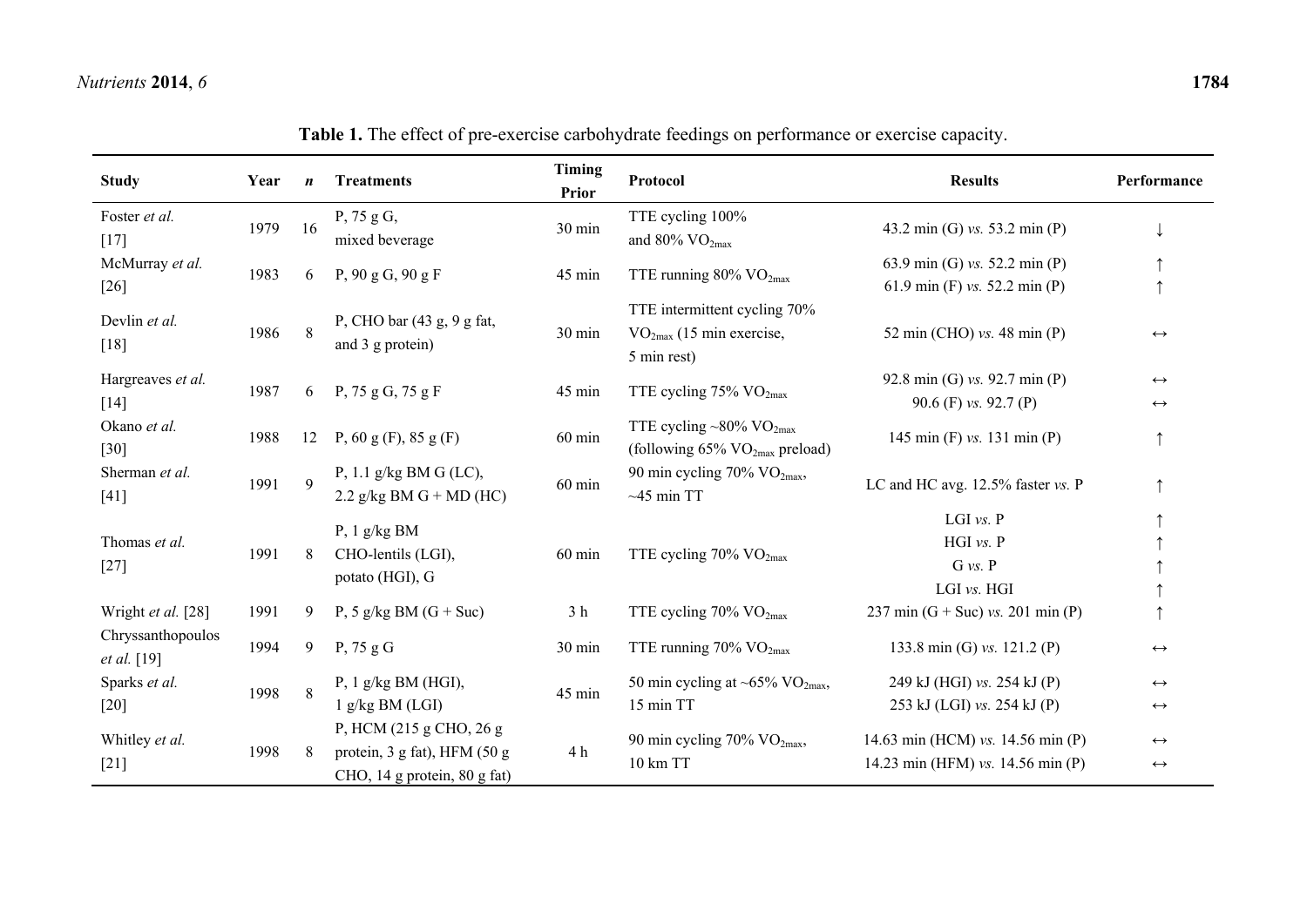| <b>Study</b>               | Year | $\boldsymbol{n}$ | <b>Treatments</b>                                  | Timing<br><b>Prior</b>                | Protocol                                          | <b>Results</b>                      | Performance       |
|----------------------------|------|------------------|----------------------------------------------------|---------------------------------------|---------------------------------------------------|-------------------------------------|-------------------|
| Schabort et al. [31]       | 1999 | $\overline{7}$   | Fasted, 100 g CHO                                  | 3 <sub>h</sub>                        | TTE cycling 70% VO <sub>2max</sub>                | 136 min (CHO) vs. 109 min (fasted)  | $\uparrow$        |
| Febbraio et al. [22]       | 2000 |                  | $P$ , 2 g/kg BM G                                  | 30 min                                | 120 min cycling 70% $VO2max$ ,<br>$~1$ -45 min TT | G finishing time no different vs. P | $\leftrightarrow$ |
| Febbraio et al. [8]        |      |                  | $P$ , 1 g/kg BM (HGI),<br>g/kg BM (LGI)            | 30 min                                | 120 min cycling 70% VO <sub>2max</sub> ,          | LGI not different from P            | $\leftrightarrow$ |
|                            | 2000 | 8                |                                                    |                                       | 30 min TT                                         | HGI not different from P            | $\leftrightarrow$ |
|                            |      |                  |                                                    |                                       |                                                   | HGI not different from LGI          | $\leftrightarrow$ |
| Kirwan et al. [29]<br>2001 |      |                  | 45 min                                             | TTE cycling $60\%$ VO <sub>2max</sub> | 165 min (MGI) vs. 141 min (P)                     |                                     |                   |
|                            |      | 6                | P, 75 g (MGI), 75 g (HGI)                          |                                       |                                                   | 134 min (HGI) vs. 141 min (P)       | $\leftrightarrow$ |
| Chryssanthopoulos          | 2002 | 10               | $P+P$ , HCM (2.5 g/kg BM<br>$CHO$ ) + P, $HCM + G$ | 3 <sub>h</sub>                        | TTE running $70\%$ VO <sub>2max</sub>             | 112 min (HCM+P) $vs. 103$ (P+P)     |                   |
| <i>et al.</i> [32]         |      |                  | $(6.9\%$ CHO drink)                                |                                       |                                                   | 125 min (HCM+G) vs. 103 (P+P)       | $\uparrow$        |
|                            |      | 9                | P, $25 g G$ , $75 g G$ , $200 g G$                 | 45 min                                | 20 min cycling $65\%$ VO <sub>2max</sub> ,        | 43.3 min (25g G) vs. 42.5 min (P)   | $\leftrightarrow$ |
| Jentjens et al. [24]       | 2003 |                  |                                                    |                                       |                                                   | 43.1 min (75g G) vs. 42.5 min (P)   | $\leftrightarrow$ |
|                            |      |                  |                                                    |                                       | $~10$ min TT                                      | 42.2 min (200g G) vs. 42.5 min (P)  | $\leftrightarrow$ |
|                            |      | 10               | P, bar $(20 \text{ g }CHO,$                        | $15 \text{ min (S)}$ ,                |                                                   | 112 kJ (S) vs. 106 kJ (P)           | $\leftrightarrow$ |
| Pritchett et al. [25]      | 2008 |                  | 12 g protein and 4.5 g fat)                        | $60$ min $(L)$                        | Repeated cycling Wingate bouts                    | 115 kJ (L) vs. $106$ kJ (P)         | $\leftrightarrow$ |
|                            |      |                  |                                                    |                                       | TTE running $80\%$ VO <sub>2max</sub>             |                                     |                   |
| Tokmakidis                 | 2008 | 11               | P, $1$ g/kg BM G                                   | $15 \text{ min}$                      | (following 5 min 60% $\rm VO_{2max}$              | 83 min (G) vs. 76 min (P)           |                   |
| <i>et al.</i> [33]         |      |                  |                                                    |                                       | and 45 min 70% $VO_{2max}$ )                      |                                     |                   |
|                            |      |                  | $P, \sim 100$ g CHO (LGI),                         |                                       |                                                   | 91.5 min (HGI) vs. 93.6 min (P)     |                   |
| Chen et al. [34]           | 2009 | 8                |                                                    | 2 <sub>h</sub>                        | 5 km running 70% $VO_{2max}$ ,<br>16 km TT        | 92.4 min (LGI) vs. 93.6 min (P)     | $\leftrightarrow$ |
|                            |      |                  | $\sim$ 100 g CHO (HGI)                             |                                       |                                                   | 92.4 min (LGI) vs. 91.5 min (HGI)   | $\leftrightarrow$ |

Notes: P, placebo; G, glucose; TTE, time to exhaustion; F, fructose; CHO, carbohydrate; BM, body mass; LC, low carbohydrate; MD, maltodextrin; HC, high carbohydrate; TT, time trial; VO<sub>2max</sub>, maximal oxygen consumption; HCM, high carbohydrate meal; HFM, high fat meal; kJ, kilojoule; LGI, low glycemic index; HGI, high glycemic index; Suc, sucrose; km, kilometer; MGI, moderate glycemic index.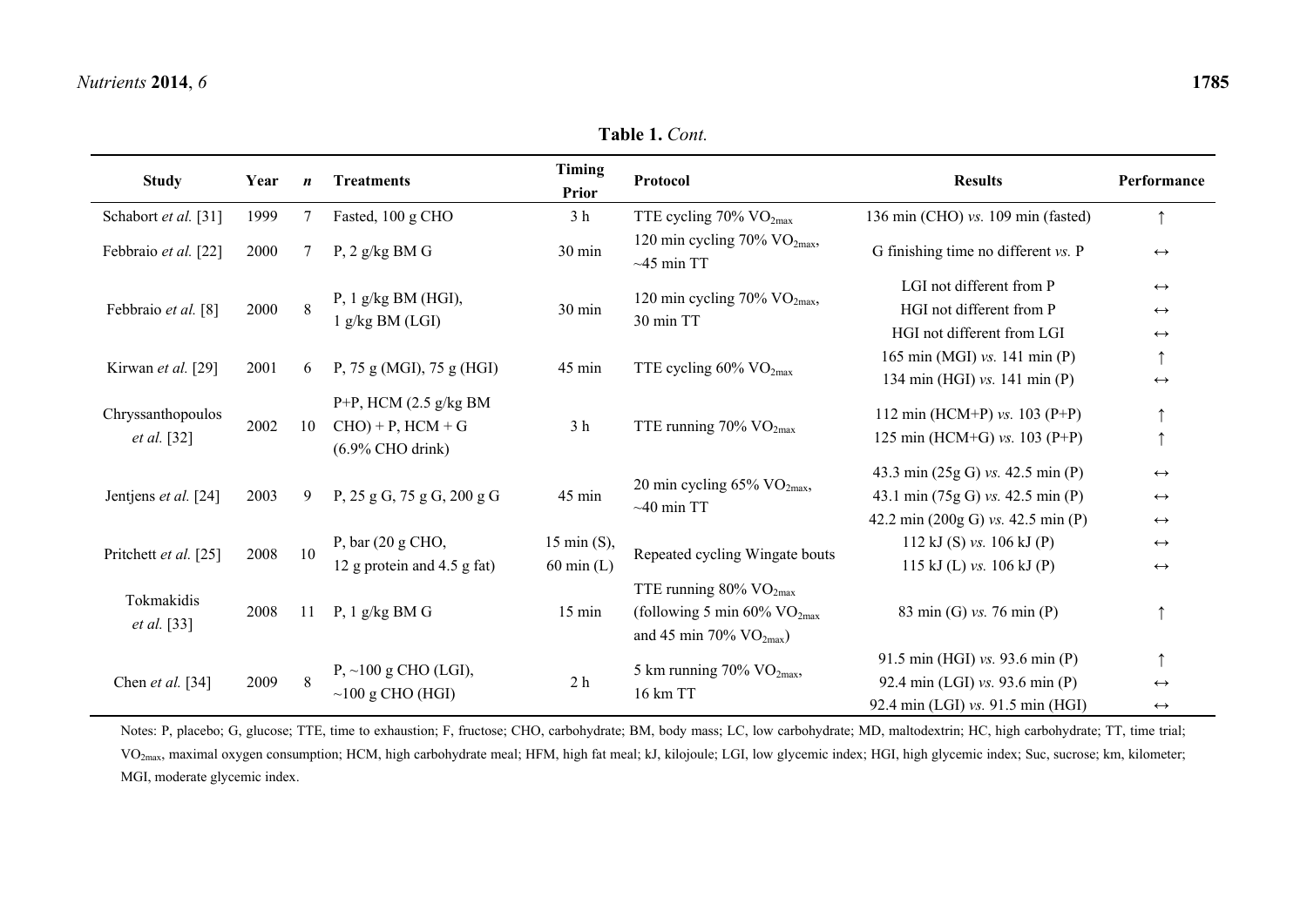Any performance benefit derived from consuming CHO prior to exercise is likely a result of increased glycogen storage [2]. During an overnight fast, liver glycogen stores are reduced substantially, with some studies reporting glycogenolysis rates of  $\sim 0.2 - 0.3$  mmol glucosyl units per min during the fast [35,36], which equates to an approximate 80% reduction in liver glycogen stores overnight [37]. Thus, sub-optimal CHO stores are likely to be present when beginning to exercise in the fasted state. Consumption of CHO prior to exercise can maximize glycogen storage. Indeed, with the use of nuclear magnetic resonance (NMR) spectroscopy, Taylor *et al.* (1996) reported that following the consumption of a mixed meal, ~20% of ingested CHO is directly stored as liver glycogen [38]. Moreover, Coyle and colleagues [2] reported a 42% increase in muscle glycogen storage following pre-exercise ingestion of CHO. Therefore, consuming CHO may help to increase CHO availability by maximizing CHO fuel stores prior to exercise. As such, benefits to performance may be more apparent in long-duration  $(2 h)$ performance trials, which are likely limited by initial glycogen content [39,40]. Indeed, many studies report pre-exercise CHO-mediated enhanced performance in long-duration TTE trials or pre-loaded TT [28–32,41]. Alternatively, in studies utilizing performance trials <2 h, many studies report no change [14,18,20,21,24,25], and relatively few report enhanced performance [26,33,34]. Worth noting, enhanced performance in shorter trials could be explained by non-metabolic, centrally-mediated effects on motor output stemming from the stimulation of CHO receptors in the mouth [42].

## *2.2. Effects of Timing*

The timing of CHO intake influences its metabolic effects. Indeed, insulin and blood glucose elevations are positively correlated with CHO meal proximity to exercise [43]. Studies in which CHO is consumed 1–4 h prior to exercise often report glucose and insulin levels declining to near-basal levels prior to exercise [2,32,34]. Alternatively, when subjects consume CHO ≤60 min before exercise, insulin and blood glucose levels are reported to be elevated immediately prior to exercise [4,19,23,44]. Interestingly, regardless of the timing of ingestion and the degree of blood glucose or insulin elevation prior to exercise, the metabolic perturbations associated with CHO meal ingestion result in an initial drop in blood glucose at the start of exercise [2,4]. Although this initial drop is transient and blood glucose levels typically increase to basal levels within  $\sim$ 20 min [4,20,43,45], it is worth noting that the degree to which blood glucose is reduced early in exercise seems to be associated with meal proximity, with meals ingested ≤60 min pre-exercise resulting in a greater reduction [43].

The effect of the timing of pre-exercise CHO ingestion on performance is less clear. Studies investigating the consumption of CHO at various time points within 75 min of exercise have reported no influence of timing on performance [25,43]. However, no studies have compared the effects of ingesting CHO within the hour before exercise *versus* 2–3 h prior to exercise. Of interest, in studies where subjects consumed a CHO meal 2–3 h prior to exercise, TTE [28,31,32] and TT performance [34] were consistently improved. Alternatively, studies comparing CHO ingestion to placebo  $\leq 60$  min prior to exercise have reported far less consistent effects on performance (see Table 1). With this in mind, it seems reasonable that the metabolic perturbations associated with consuming CHO within 1 h prior to exercise (*i.e.*, a large increase in blood glucose and insulin followed by a dramatic drop in blood glucose [43]), although seemingly inconsequential when compared to placebo, may potentially impair performance when compared to CHO ingestion 2–3 h prior. Thus, it may be prudent for those susceptible to hypoglycemia to schedule their pre-race meal 2–3 h prior. Alternatively, one might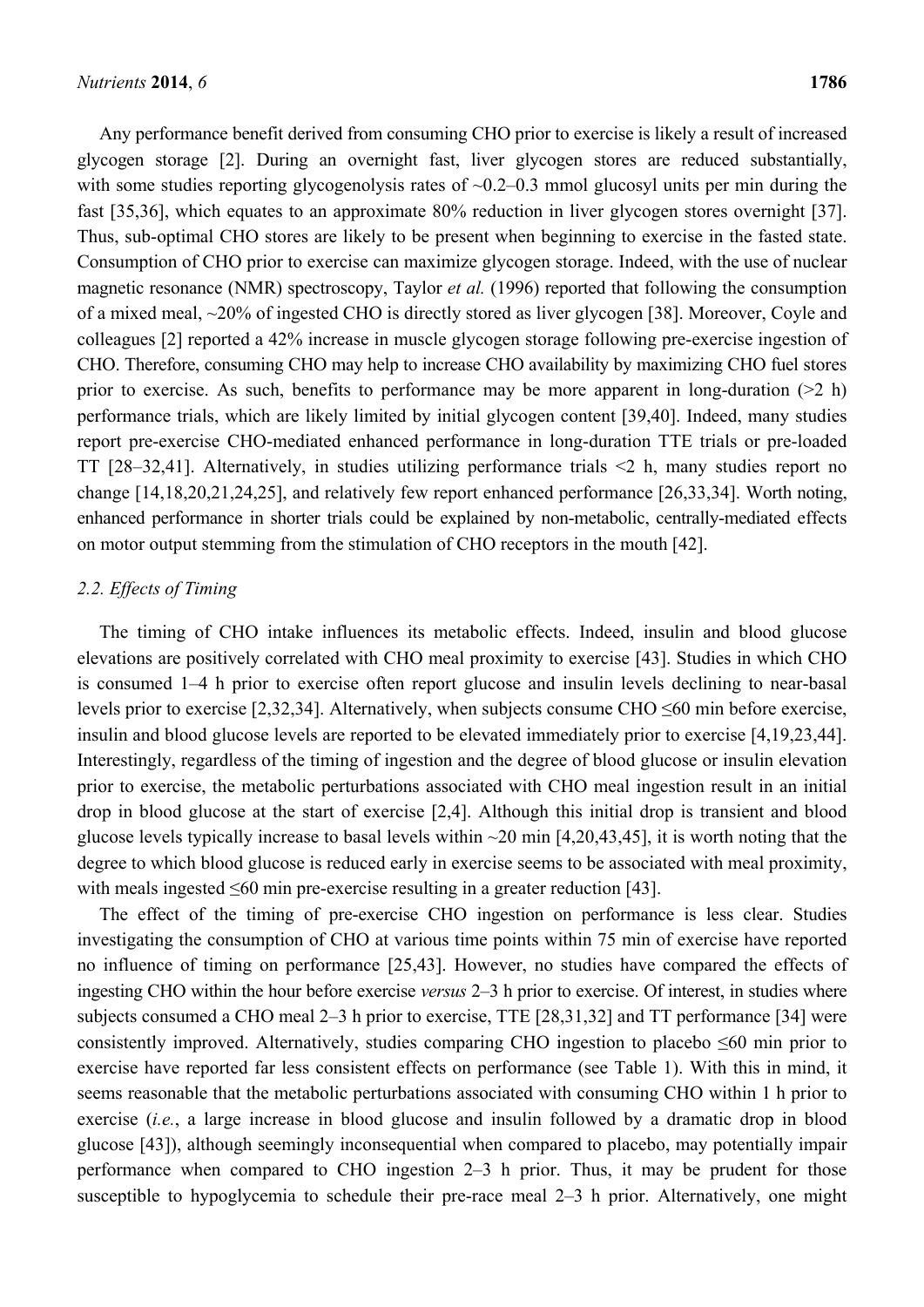consider consuming CHO during warm-up, as this has been reported to blunt pre-race glucose and insulin spikes, likely as a result of catecholamine-induced insulin inhibition [46].

#### *2.3. Effects of Glycemic Index*

The glycemic index (GI) refers to the degree to which a CHO elevates blood glucose in the 2 h following consumption [47]. The higher the GI of a CHO, the more rapid is the increase in blood glucose. As such, consuming a low- *versus* high-GI CHO prior to exercise results in an attenuated blood glucose and/or insulin response [20,23,48–52], which may help to enhance fat oxidation and/or maintain euglycemia during exercise [20,29,48,49,53–55], although not all studies support this [56,57]. This potentially enhanced fat oxidation may be the reason why some have noted a trend for muscle glycogen sparing with low- *versus* high-GI CHO [23]. Alternatively, high-GI CHO, as noted above, may increase glycogenolysis [6,15,16]. With this in mind, it seems logical that the beneficial metabolic effects from consuming a low-GI CHO would benefit performance *versus* high-GI CHO via preservation of endogenous glycogen stores. However, findings have been inconsistent, with some reporting enhanced TTE [29,50,54] and TT performance [49,58] with low-GI CHO and others reporting no differences *versus* high GI CHO [20,23,48,51,52,55]. These inconsistencies may be due to methodological differences (e.g., timing, amount of CHO, exercise protocol). Of note, no studies report a performance decrement resulting from low-GI CHO consumption *versus* high-GI CHO. As such, low-GI CHO represents an intriguing pre-exercise nutritional option that may benefit performance to a greater extent or, at least, equally to high-GI CHO. More research is warranted to determine the true effects of low-GI CHO, as the confirmation of its potential superiority over high-GI CHO would be quite relevant to athletes.

#### *2.4. Multiple Transportable Carbohydrates*

Besides the glycemic effects of pre-exercise CHO, other important considerations mediated by CHO type include gastric emptying, fluid delivery, absorption rates and the effects on gastrointestinal comfort. Generally, gastric emptying and fluid delivery are negatively correlated with the energy content of CHO being ingested [59]. Absorption is a function of both gastric emptying and intestinal transporter number and activity [60]. Gastrointestinal distress may result from malabsorption of ingested CHO [61]. All of these variables can significantly influence the rate of CHO availability for glycogen synthesis prior to exercising, as well as the incidence of gastrointestinal distress during exercise itself.

Recent research indicates that the type and/or composition of CHO can influence gastric emptying, fluid delivery, absorption and gastrointestinal distress. For example, studies examining the effects of consuming glucose/maltodextrin + fructose (GF) during exercise have reported enhanced gastric emptying, fluid delivery and absorption rates *versus* isocaloric amounts of glucose alone [62,63]. Moreover, consuming GF during exercise seems to attenuate gastrointestinal distress when compared to isocaloric glucose alone [64,65]. These effects may be due to non-competitive CHO intestinal transport, as glucose and maltodextrin are transported into the blood stream via the sodium-dependent SGLT1 transporter and fructose via GLUT5 [66]. This "multiple transport" of CHO seems to enhance the delivery of CHO to muscle. Indeed, research has indicated that the oxidation of exogenous CHO during exercise is significantly higher with GF (1.75 g/min) *versus* isocaloric glucose alone (~1.0 g/min) [63].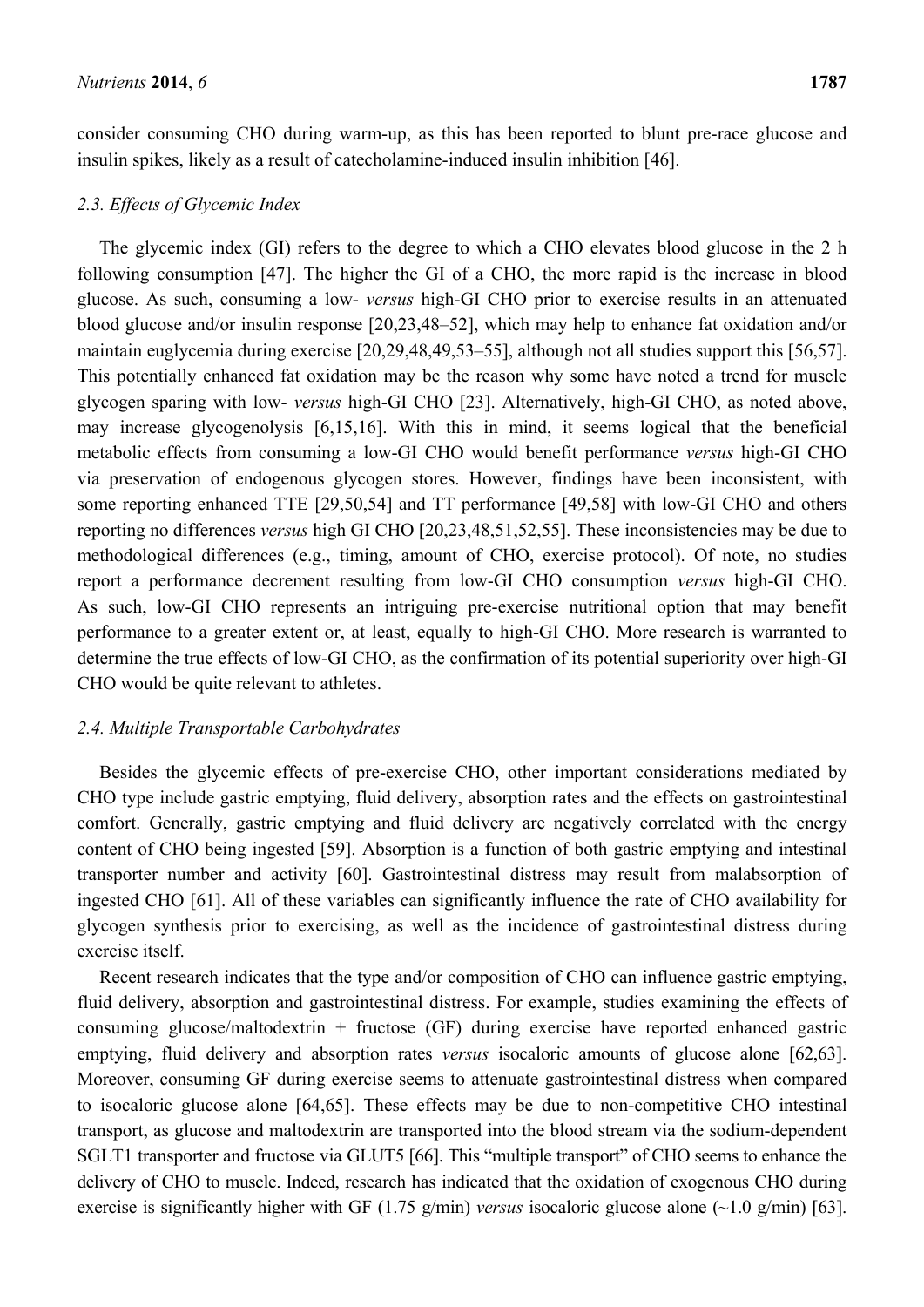This may explain the reported performance improvements with during-exercise GF *versus* isocaloric glucose alone [64,65,67,68].

While the ingestion of multiple transportable CHO (MTC) during exercise has been thoroughly researched, the effects of MTC ingestion pre-exercise have not been investigated. Presumably, due to enhanced gastric emptying, fluid delivery and CHO absorption, MTC could provide a more effective means of hydrating and increasing CHO availability prior to exercise. Furthermore, although purely speculative, if an athlete is limited to or prefers to consume additional CHO  $\leq$ 1 h prior to exercising, the enhanced digestion of MTC *versus* glucose alone may help to improve gut comfort during exercise. Clearly, future research on the effects of pre-exercise MTC is warranted.

#### *2.5. Modified and Resistant Starches*

Interestingly, technological advances have allowed for the modification of starches via various means (e.g., hydrothermally modified starch, acid/alcohol-modified cornstarches, chemical modified starches) and represents a novel method to potentially enhance CHO availability during exercise [69–71]. As discussed above, the importance of CHO availability to exercise performance is well-established [72], and it can be accomplished in one of three ways: (1) providing exogenous CHO to serve as a fuel source; (2) altering substrate utilization in a way that preserves endogenous CHO; or (3) a combination of the two. Traditionally, starches can be classified as either slowly or rapidly digestible based on their rate of glucose release and their absorption rate upon ingestion [73]. More specifically, the varying rates of digestibility are traditionally dependent upon the amylose:amylopectin ratio of their structural makeup, with a higher ratio increasing the resistance to digestion (for a thorough review of starch structure and digestibility, see [74]). However, by modifying starches, the gastric-emptying rate can be manipulated despite the amylose:amylopectin ratio. Thus, these modification techniques can either enhance or inhibit the glycemic and insulinemic responses. Logically, this could enhance glycogen storage pre- or post-exercise or spare glycogen during exercise by enhancing fat oxidation.

While there is some evidence of beneficial metabolic effects from consuming modified starches in certain clinical populations (e.g., diabetics) [75–81], data on the performance effects is limited [69,71,82–84] (Table 2). Moreover, because the type of modification results in either a slow- or fast-digesting starch, it is important to view the limited data based upon the digestion rate. As such, fast-digesting modified starches, such as Vitargo®, may benefit performance. Stephens *et al.* [84] examined the implications of consuming a high molecular weight (HMW) rapidly-digested modified starch (Vitargo®), a low molecular weight (LMW) glucose polymer derived from hydrolyzed corn starch representing a maltodextrin recovery drink or sugar-free water on muscle glycogen resynthesis and endurance performance. Following a glycogen-depleting, submaximal cycling test (75% of maximal oxygen uptake ( $VO_{2max}$ ), subjects consumed one of the aforementioned drinks and then rested for 2 h. Immediately after the 2-h rest, those who consumed the HMW or LMW starch exhibited a significantly greater work output on a 15-min all-out cycling test in comparison to the sugar-free water group ( $p < 0.001$  and  $p < 0.01$ , respectively). In addition, the HMW group had a 10% increase in work output in comparison to the LMW group  $(p < 0.01)$  [84]. Thus, this fast-digesting modified starch seems beneficial when consumed between exercise bouts; however, its effects on performance when consumed <2 h pre-exercise has not been investigated.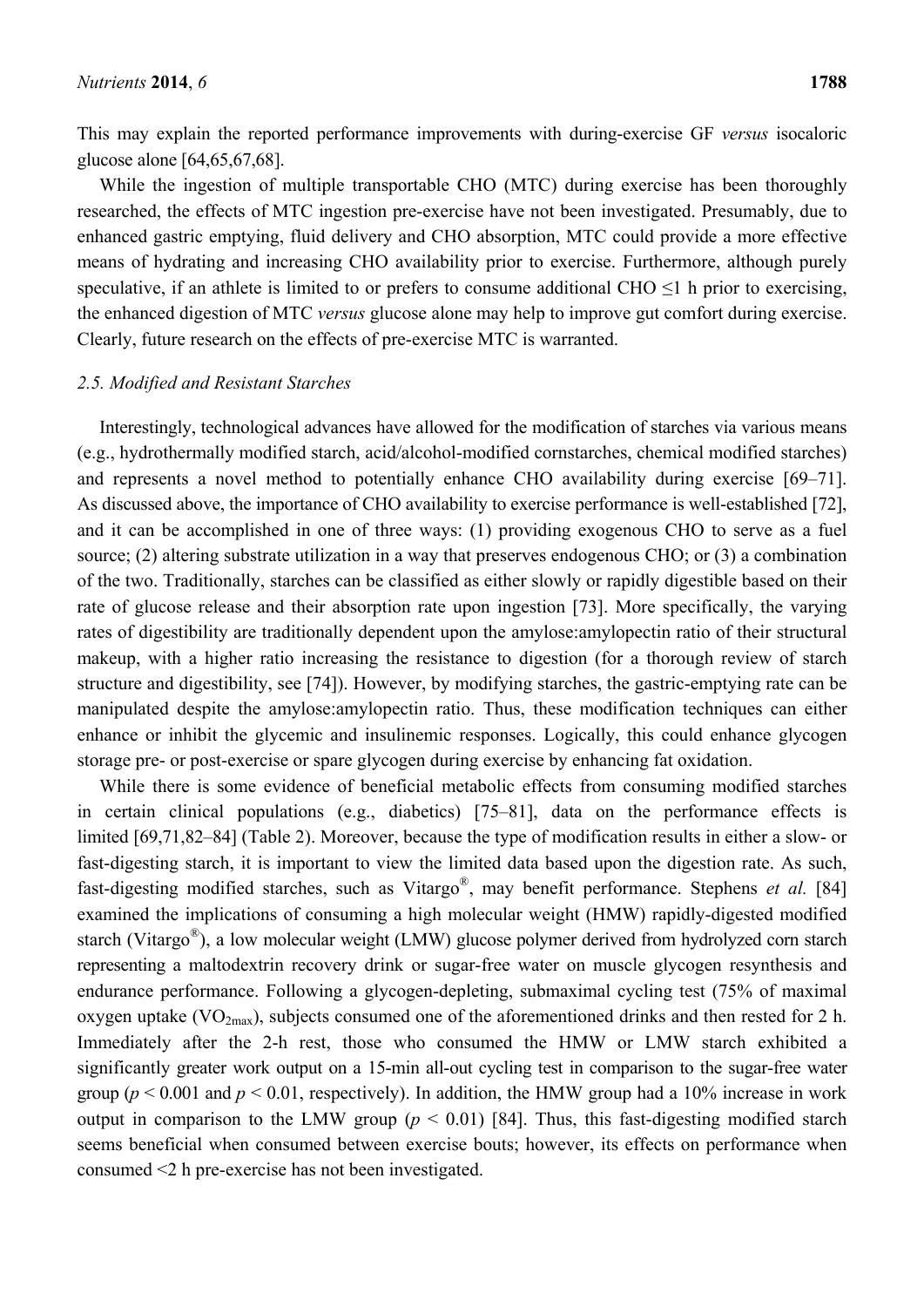| <b>Study</b>                           | $\boldsymbol{n}$            | <b>Starch Type</b>                                                    | <b>Treatments</b>                                                                                    | <b>Timing Prior</b>                                  | <b>Protocol</b>                                                                                          | <b>Results</b>                                                                             | Performance       |
|----------------------------------------|-----------------------------|-----------------------------------------------------------------------|------------------------------------------------------------------------------------------------------|------------------------------------------------------|----------------------------------------------------------------------------------------------------------|--------------------------------------------------------------------------------------------|-------------------|
| <b>Slow-Digesting</b>                  |                             |                                                                       |                                                                                                      |                                                      |                                                                                                          |                                                                                            |                   |
| Roberts<br>et al. [83]                 | $\mathbf{Q}$                | Waxy (95% amylopectin),<br>hydrothermally modified                    | $g/kg$ BM MS,<br>g/kgMD                                                                              | $30 \text{ min}$                                     | $150 \text{ min}$<br>cycling $70\%$ VO <sub>2max</sub> ,<br>TTE 100% $VO2max$                            | 125 s (MS) vs. 136 s (MD)                                                                  | $\leftrightarrow$ |
|                                        |                             |                                                                       |                                                                                                      |                                                      |                                                                                                          | 434 kJ (G) vs. 403 kJ (P)                                                                  |                   |
| Goodpaster<br>10<br><i>et al.</i> [82] | Waxy (100% amylopectin)     | g/kg BM WMS,                                                          | 30 min                                                                                               | 90 min cycling 66%<br>$VO2max$ , 30 min TT           | 428 kJ (WMS) vs. 403kJ (P)                                                                               |                                                                                            |                   |
|                                        | or resistant (100% amylose) | RMS, G or P                                                           |                                                                                                      |                                                      | 418 kJ (RMS) vs. 403 kJ (P)                                                                              | $\leftrightarrow$                                                                          |                   |
|                                        |                             |                                                                       |                                                                                                      |                                                      | G vs. WMS vs. RMS                                                                                        | $\leftrightarrow$                                                                          |                   |
| Jozsi et al.<br>$[69]$                 | 8                           | Waxy (100% amylopectin)<br>or resistant $(100\%$ amylose)             | 3,000 kcal (65:20:15%)<br>carbohydrate, fat and<br>protein); CHO consisting,<br>of WMS, RMS, G or MD | Post-exercise<br>consumption<br>over 12 h            | 60 min cycling $75%$<br>$\rm VO_{2max}, 6 \times 1$ min at<br>125% $VO_{2max}$ , 24 h rest,<br>30 min TT | 422 kJ (WMS), 413 kJ (RMS),<br>431 kJ (G), and 423 kJ (MD)                                 | $\leftrightarrow$ |
| <b>Fast-Digesting</b>                  |                             |                                                                       |                                                                                                      |                                                      |                                                                                                          |                                                                                            |                   |
| Stephens<br>et al. [84]                | 8                           | Low molecular weight and<br>high molecular weight<br>glucose polymers | 100 g LMS or HMS, P                                                                                  | Post-exercise<br>feeding 2 h prior<br>to second bout | TTE cycling 73%<br>$\rm VO_{2max}$ , 2 h rest,<br>15 min TT                                              | 149 kJ (LMS) vs. 138 kJ (P)<br>164 kJ (HMS) vs. 138 kJ (P)<br>164 kJ (HMS vs. 149 kJ (LMS) |                   |

|  |  |  |  |  | Table 2. The effect of pre-exercise or refeeding of modified and resistant starches on endurance performance. |  |
|--|--|--|--|--|---------------------------------------------------------------------------------------------------------------|--|
|--|--|--|--|--|---------------------------------------------------------------------------------------------------------------|--|

Notes: BM, body mass; MS, modified starch; MD, maltodextrin; TTE, time to exhaustion; WMS, waxy modified starch; RMS, resistant modified starch; G, glucose; P, placebo; TT, time trial; kJ, kilojoule; LMS, low molecular weight modified starch; HMS, high molecular weight modified starch; VO<sub>2max</sub>, maximal oxygen consumption.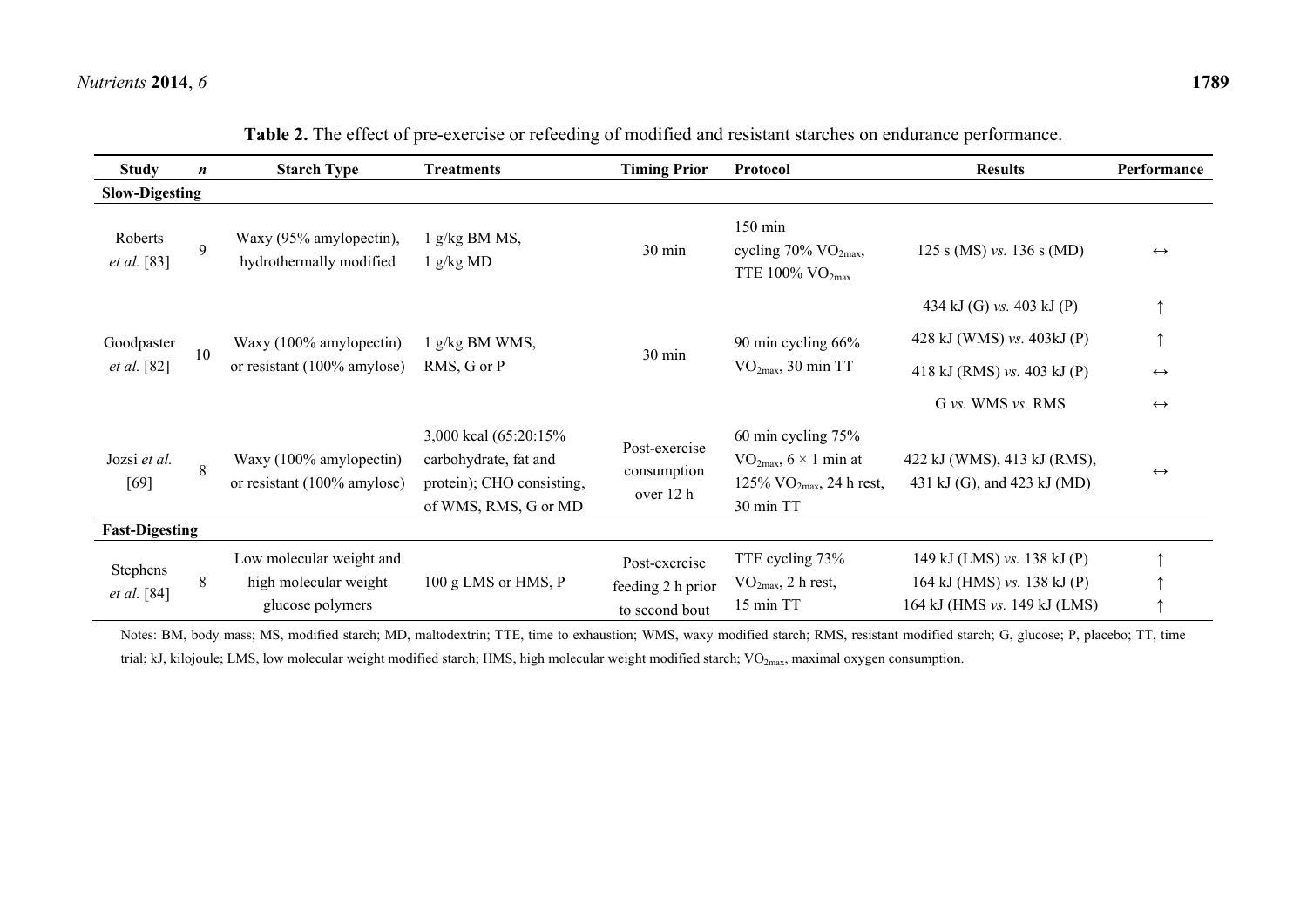In contrast, Roberts *et al.* [83] examined the effects of an HMW slow-digesting hydrothermally modified starch (UCAN®) in comparison to maltodextrin on metabolic responses to a 150-min submaximal cycling bout (70%  $VO_{2peak}$ ) followed by a TTE (100%  $VO_{2peak}$ ). While the authors report blunted glycemic and insulin responses and increased fat oxidation as a result of HMW slow-digesting starch consumption in comparison to maltodextrin, no significant difference was observed in TTE performance at 100% VO<sub>2peak</sub> (HMS (high molecular weight modified starch):  $125 \pm 28$  sec *vs.* maltodextrin:  $136 \pm 27$  sec;  $p = 0.66$ ).

Overall, modifying starches appears to enhance CHO availability in multiple ways. Despite the Stephens *et al.* [84] and Roberts *et al.* [85] studies both using HMW starches, the different modification techniques yielded starches with varying metabolic and performance outcomes. The fast-digesting Vitargo® shows an ability to rapidly raise glucose and insulin levels. Although not directly measured, these metabolic effects likely aid in the resynthesis of glycogen stores following exercise, which may explain the enhanced performance in subsequent exercise [84]. In contrast, slow digesting modified starches offer the potential for a blunted glucose and insulin response, aiding in the increased utilization of FFAs during exercise; however, there appears to be no effect on performance *versus* simple CHO (e.g., glucose or maltodextrin) [69,82,83] (Table 2).

#### **3. High-Fat Meals**

With the importance of endogenous CHO stores on endurance performance well established, recent studies have begun to examine various nutritional and training methods with the aim of optimizing performance through the manipulation of substrate utilization during exercise. The prevailing concept behind the majority of this research is to use macronutrient manipulation to determine the correct interplay between maximizing endogenous CHO storage and optimizing the capacity for fat oxidation to ultimately improve endurance performance. Due to the fact that endurance training has been shown to increase the metabolic capacity to oxidize fat during submaximal exercise [86], it seems logical that increasing the ability of endurance athletes to utilize an alternative fuel source to CHO (*i.e.*, fat) would improve endurance performance.

Consumption of a high-fat meal pre-exercise alters substrate supply before exercise and leads to increased free fatty acid (FFA) levels in the blood [21]. Increased FFA levels will increase lipid metabolism during exercise [87–90] and either preserve endogenous CHO stores [6,91–93] or attenuate the normal rate of CHO depletion [87,88,90–92,94,95]. While studies have shown significant performance enhancement as a result of increasing fat availability (via diet) in animals [96–98] or in humans with heparin administration [6,91–93], the effects of consuming a high fat meal on subsequent exercise performance are equivocal.

# *3.1. Fat Adaptation and Performance*

While the focus of this review is centered on acute pre-exercise feedings, it is important to note that the effect of fat adaptation has been examined in both short-term (1–4 days) [39,99–103] and long-term (7–28 days) scenarios [87,88,90,104–109]. Various studies have identified metabolic adaptations resulting from these types of diets, such as increased fat oxidation compared to high-CHO diets [86–88,90,109,110] and the sparing of endogenous CHO stores [91–93]. However, little evidence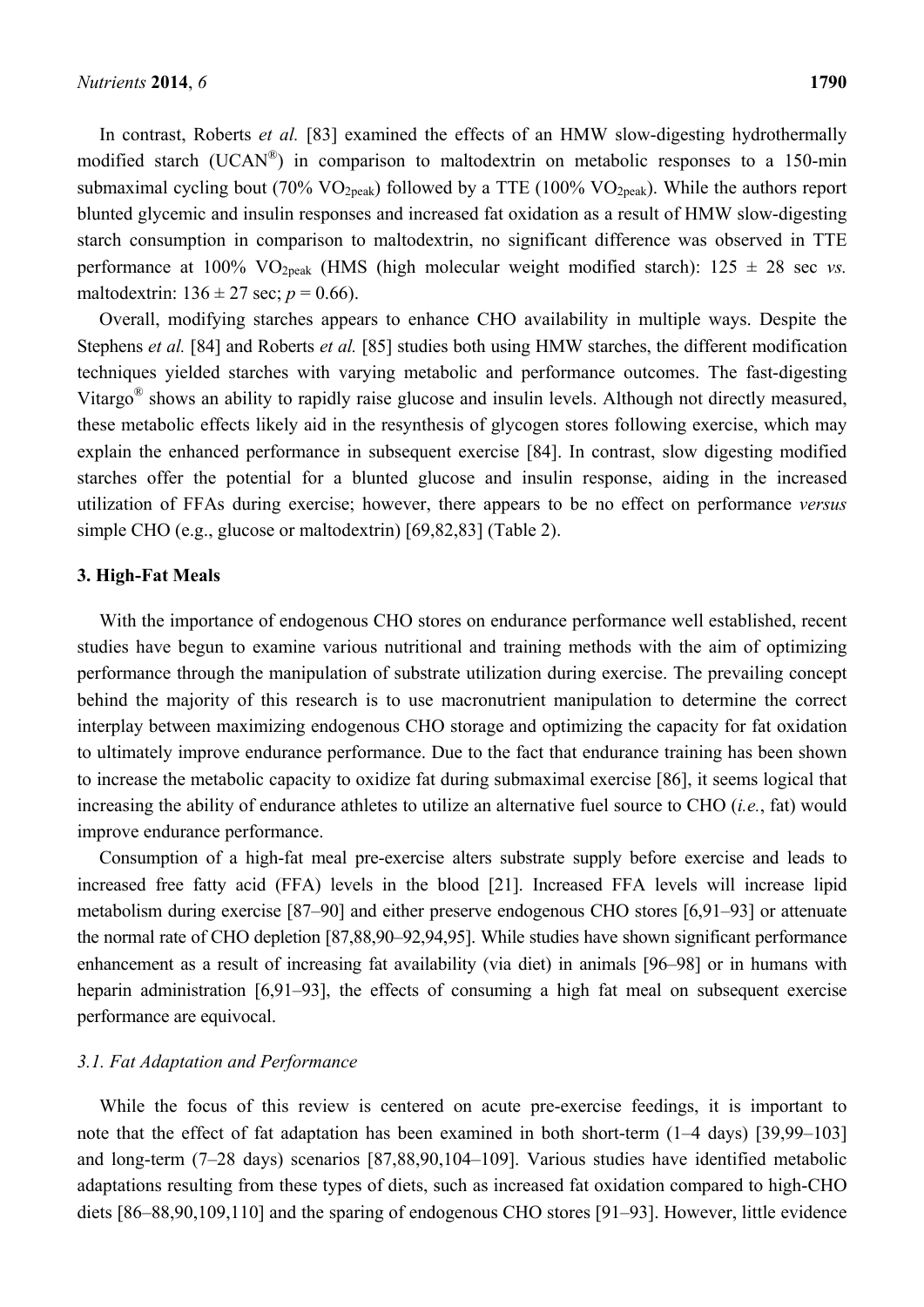indicates that fat adaptation (as a result of high-fat, low-CHO diets) whether short term or long term, improves endurance performance [90]. While speculative, it is plausible that this feeding strategy may ultimately show benefits for moderate-intensity, ultra-distance endurance performance, which favors fat as the primary fuel source [111] (for a more thorough review of the effect of short- and long-term fat adaptation on performance, see [112,113]).

# *3.2. Acute High-Fat Ingestion and Performance*

In contrast to a "fat adaptation" approach over a period of days or weeks, another method to improve performance is to increase fat availability acutely through the consumption of a high-fat meal within the hours ( $\leq 4$  h) prior to exercise. While chronic ( $\geq 1$  week) consumption of a high-fat, low-CHO diet impairs endurance performance as a result of decreasing endogenous CHO stores [39,99,100,102,103], consuming a single high-fat meal prior to exercise theoretically would allow for both maximal endogenous CHO storage as a result of traditional CHO-loading in the days prior to the event [114], as well as immediate fatty acid availability from the pre-exercise meal [21,115,116]. However, despite these metabolic benefits, most studies report no performance benefits from consuming a pre-exercise high-fat meal when compared to a high-CHO meal [21,89,115,117].

Interestingly, Murakami *et al.* [116] recently examined the performance effect of consuming either: (1) a high-fat meal 4 h pre-exercise + a placebo jelly 3 min before exercise (HFM + P); (2) a high-fat meal 4 h pre-exercise + maltodextrin jelly 3 min before exercise (HFM + M); or (3) a high-CHO meal 4 h pre-exercise + placebo jelly 3 min before exercise  $(HCM + P)$ ; after consuming an isocaloric, high-CHO diet for three days (2562  $\pm$  19 kcal). Meals consumed 4 h pre-exercise were isocaloric  $(1007 \pm 21 \text{ kcal})$ ; however, maltodextrin added  $410 \pm 8$  kcal, while the placebo added 0 kcal. This double-blind, crossover study [116] tested eight collegiate male distance runners (mean  $VO_{2max}$  of  $61.3 \pm 2.2$  mL/kg/min) for an 80 min submaximal run on a treadmill at each runner's pre-determined lactate threshold (LT) speed, immediately followed by a time trial to exhaustion (TTE). Participants in the HFM  $+$  M group exhibited both a significantly higher fat oxidation rate and a significantly decreased CHO oxidation rate during the first 60 min of exercise compared to the HCM + P group. This suggests that CHO feeding subsequent to a HFM pre-exercise and three days of a proper CHO loading protocol can elicit an enhancement in the endurance performance of well-trained runners. The increased fat oxidation and decreased CHO oxidation during the first 60 min of exercise theoretically leads to an increase in glycogen stores at the end of exercise, thus improving TTE performance. Worth noting, a significant increase in TTE duration in the HFM + M group ( $100 \pm 3.4$  min) compared to the HFM + P (92  $\pm$  2.8 min) or HCM + P groups (90  $\pm$  1.7 min) was reported; however, Murakami and colleagues did not include a HCM + M group, which raises questions about whether the HFM + M group performed longer primarily due to HFM or rather as a result of the increased caloric consumption of maltodextrin immediately pre-exercise. Furthermore, these findings are in direct contrast to others comparing pre-exercise high-CHO meal consumption to high fat and should be interpreted with caution, due to methodological considerations [21,89,115,117]. Thus, further study is warranted.

Worth noting, another potential factor that may need to be addressed is the fact that the majority of research methodology pertaining to acute pre-exercise fat feeding has used cycling as the exercise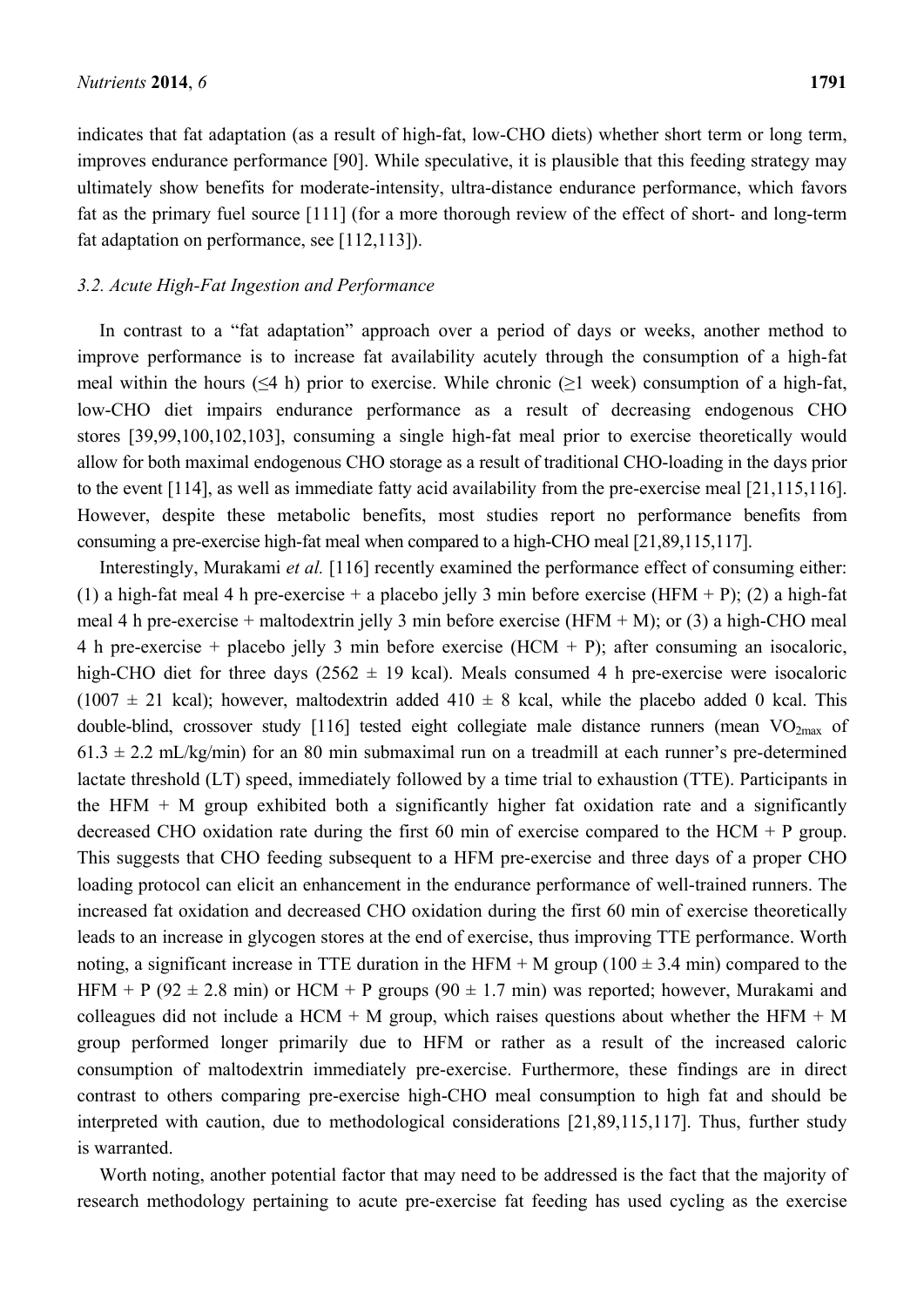modality [21,89,115,117]. The work of Murakami *et al.* [116] prompts the questioning of the importance of the exercise modality in eliciting significant changes. Though strictly theoretical, perhaps the muscle recruitment mechanics of the individual exercise modalities differentially influences the metabolic effects resulting from various pre-exercise macronutrient manipulations.

#### **4. Mixed CHO-Protein Meals**

Much research has been done in recent years investigating the effects of adding protein (PRO) to CHO (CHO-PRO) beverages or supplements during exercise and post-exercise. Findings have been intriguing with some, but not others [118,119], reporting enhanced TTE [120–122] and TT performance [123] with during-exercise CHO-PRO *versus* CHO intake alone. Additionally, some, but not all [124–130], studies investigating the effects of post-exercise CHO-PRO intake on subsequent exercise performance have also noted enhanced TTE [131,132] and TT performance [133], possibly as a result of increased glycogen resynthesis [127,134–136]. Despite these findings, there has been very little research done analyzing the effects of pre-exercise CHO-PRO in the performance context. Thus, a complete understanding of CHO-PRO pre-exercise effects requires the examination of research in non-athletic populations.

Research examining the clinical implications of CHO-PRO consumption prior to exercise has helped to elucidate its metabolic effects. Of interest, adding PRO to CHO seems to attenuate the glycemic response compared to CHO alone [85,137,138]. These effects may be partly explained by PRO-induced hormonal alterations, which are attributed to elevated levels of certain amino acids in the blood [138,139]. Specifically, elevations in arginine, leucine and phenylalanine stimulate both β and α cells of the pancreas, resulting in the secretion of both insulin and glucagon, respectively [140]. While the PRO-induced glucagon reaction is completely unique from CHO intake, the post-feeding insulin rise is also distinctively high with CHO-PRO *versus* CHO, because insulin seems to respond additively to glucose and amino acid elevations [85,141,142]. The combined effects of these hormonal increases may, via insulin, enhance glucose disposal [141] and, simultaneously, via glucagon, stimulate hepatic glucose output [143], thereby helping to maintain euglycemia. It is also worth noting that due to higher insulin levels with CHO-PRO, FFA oxidation may be reduced to a greater degree *versus* CHO [9,144]. However, this effect may be partially counterbalanced by the potentially lipolytic effects of glucagon [145,146].

Besides the potential protection from early-exercise hypoglycemia, CHO-PRO ingestion may also enhance pre-exercise fuel storage. Several mechanistic studies in rodents have determined that pre-exercise PRO consumption can enhance glycogen synthesis [147–149] and may lead to glycogen sparing during exercise [149]. With this evidence in rodents in combination with the evidence of enhanced post-exercise glycogen resynthesis [127,134–136], it seems plausible that pre-exercise CHO-PRO ingestion could augment glycogen storage pre-exercise in humans. However, while it is tempting to speculate that CHO-PRO ingestion prior to exercise could enhance exercise capacity or performance in humans by augmenting and/or sparing glycogen stores, there is little evidence to support or refute this notion [115].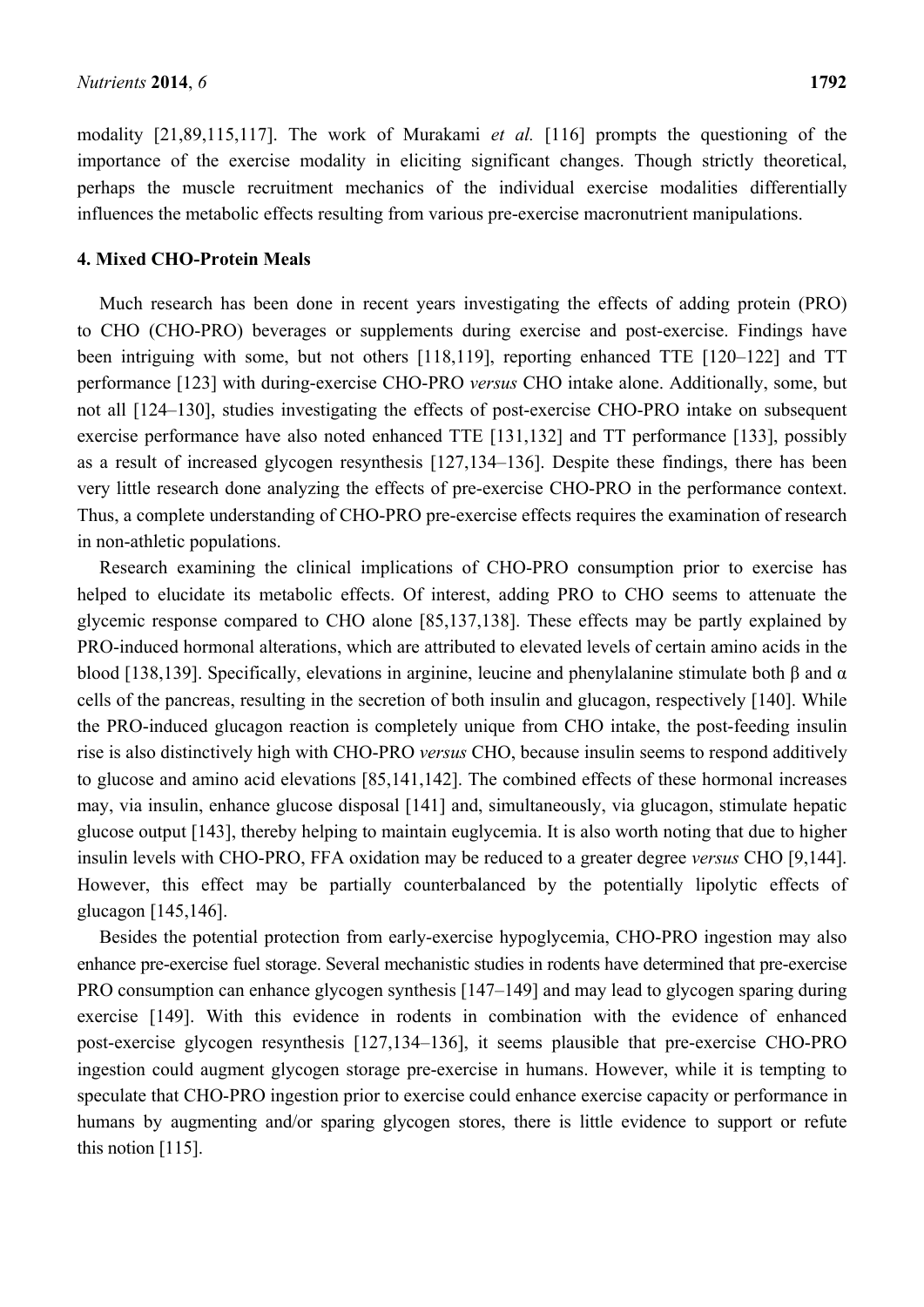#### *4.1. Protein Feedings and Performance*

To our knowledge, there is only one study [115] analyzing the effects of a PRO meal on subsequent endurance exercise metabolism and performance. Using trained cyclists, Rowlands and Hopkins [115] investigated the effects of the pre-exercise (90 min) ingestion of three different fuels ((1) CHO; (2) PRO; or (3) a high-fat meal) on late-exercise TT and sprint performance (following  $\sim$ 2 h of cycling). Although the authors reported no differences in performance, metabolic differences were apparent. Specifically, the CHO meal increased insulin and decreased FFA oxidation levels to a greater degree than fat or PRO. These findings are somewhat unexpected based on reports of higher insulin levels [85,141,142] and lower FFA oxidation with CHO-PRO intake *versus* CHO alone [144]. However, in this study, soy protein was utilized, which may have influenced the insulinemic response differently from other types of protein (e.g., whey) [150,151]. Perhaps the use of whey PRO would have resulted in a greater insulin response, potentially enhancing glycogen storage and during-exercise metabolism, although this idea is purely speculative. Further worth noting, subjects in this study consumed a CHO drink during exercise. The maintenance of plasma glucose levels in all trials may have blunted the effects of a PRO meal, which may explain why no performance differences were observed. Furthermore, the long trial duration  $(3+h)$  may have influenced reliability  $(3.7\%$  within-subject error for 50 km TT), making it more difficult to detect statistical differences. Therefore, more research is necessary to determine the true effects of pre-exercise CHO-PRO consumption.

## **5. Supplements and Other Considerations**

## *5.1. Caffeine*

Caffeine use to improve endurance performance has been extensively studied and reported elsewhere (see [152–154] for detailed reviews). Therefore, this section is not intended to be a comprehensive review, but rather, a brief overview focused on recent publications pertaining to caffeine use pre-exercise for endurance performance.

Recent research on the effects of pre-exercise caffeine consumption has generally supported it as an ergogenic aid. Indeed, in line with the original work by Costill and colleagues [155], many studies have reported enhanced TT [156–161], TTE [162,163] and total work completed in a given time [164,165] with pre-exercise caffeine consumption; however, not all studies agree [166]. These beneficial performance effects seem to be both repeatable [159] and unaffected by caffeine habituation [162,167]. Moreover, the ergogenic effects may be more apparent in trained individuals rather than healthy, untrained individuals [158]. With this in mind, this finding may also be related to recent findings from Womack *et al.* [168], suggesting that the degree of performance enhancement derived from pre-exercise caffeine consumption may be strongly influenced by genetics. In this study, using a randomized cross-over design, 35 trained male cyclists received a placebo or 6 mg/kg of caffeine prior to a simulated 40-km TT [168]. The authors reported that caffeine enhanced performance to a greater degree in those with a specific polymorphism (homozygous for the A allele) of the CYP1A2 gene [168]. This evidence suggests that there may be responders and non-responders to caffeine. Regardless of an athlete's genetic disposition, a dose of 3–6 mg of caffeine/kg of body weight has been shown to enhance performance in most individuals [152], with no further benefit from higher doses [169].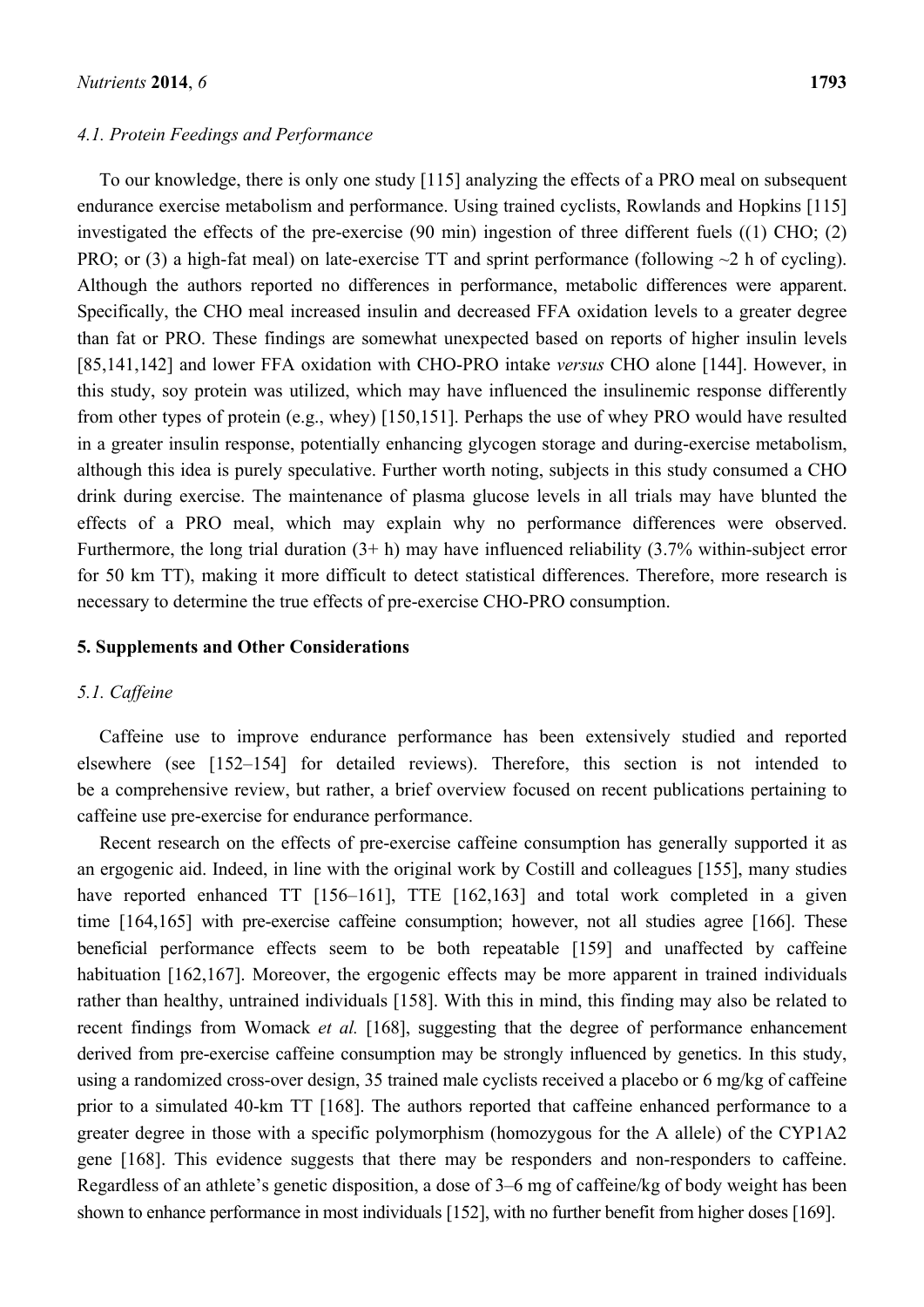Multiple mechanisms of action for caffeine's performance effects have been proposed [170] that include: (1) blocking adenosine receptors [152,171]; (2) increasing lipolysis and sparing glycogen [172]; (3) inhibiting phosphodiesterase activity, allowing cyclic adenosine monophosphate (cAMP) to stay active longer [173]; (4) increasing glycogen resynthesis after exercise [174]; and (5) enhancing calcium release to help with muscular contraction [175]. Of these mechanisms, it is the competitive inhibition of adenosine receptors and subsequent central nervous system stimulation that provides the most significant basis for improved exercise performance [152–154]. This mechanism may explain the reported suppressed feelings of discomfort and pain experienced [158,165,176] and the attenuated ratings of perceived exertion (RPE) [156,163] during exercise with pre-exercise caffeine consumption.

# *5.2. Effects of Timing*

The timing of caffeine intake may also influence its ergogenic effects. Caffeine has a half-life of 4–6 h and peak serum caffeine levels typically occur 1–2 h after ingestion [177]. Therefore, many studies investigating the effects of caffeine on endurance performance administer caffeine 1 h prior to exercise to correspond with peak serum values [159,161,176]. This seems logical; however, the relative importance of serum caffeine levels to performance may depend on the degree of habituation of caffeine use. Bell and McLellan [167] gave users (>300 mg/day) and non-users (<50 mg/day) of caffeine 5 mg/kg of caffeine or a placebo one, three, and 6 h prior to cycling to exhaustion at 80% VO2max. Performance was enhanced to a greater degree in non-users *versus* users at all time points; however, the authors reported no differences in performance between time points for non-users despite serum caffeine levels dropping significantly at 6 h compared to 1 h. Alternatively, for caffeine users, serum caffeine levels influenced the ergogenic effects, as performance was enhanced at one and 3 h (with no between-time-point differences), which corresponded with peak serum levels, but not 6 h. These results suggest that for caffeine users, deriving an ergogenic effect from its consumption may require aligning exercise with peak serum caffeine levels (1–2 h), whereas non-users of caffeine seem to benefit from caffeine consumption regardless of its levels in the blood. However, in another study by the same authors [178], caffeine appeared to enhance performance in habituated caffeine users (>300 mg/day) in two repeated 80%  $VO<sub>2max</sub>$  TTE trials separated by 5 h despite a lowering of serum caffeine levels during the between-exercise period. While it is possible that the repeated exercise altered the sensitivity to serum caffeine via downregulation of adenosine receptors [179], these results seems to contradict the findings of the previous study. Regardless, whether or not aligning exercise with peak serum caffeine levels is optimal, it remains the logical recommendation, as there is no evidence of this attenuating performance, and many studies report enhanced performance in caffeine users and non-users in this window of time.

# *5.3. Beetroot Juice (Dietary Nitrate)*

Beetroot juice has garnered much attention recently for its ability to enhance endurance performance, because of its high nitrate content (for a thorough review, see [180]). Nitrate can be converted to nitric oxide in the body, which improves the vasodilation of the blood vessels, ultimately increasing blood flow to working muscles [181,182]. This attribute of dietary nitrate suggests a benefit for increased oxygen kinetics and nutrient uptake during exercise. Specifically, dietary nitrate from beetroot juice is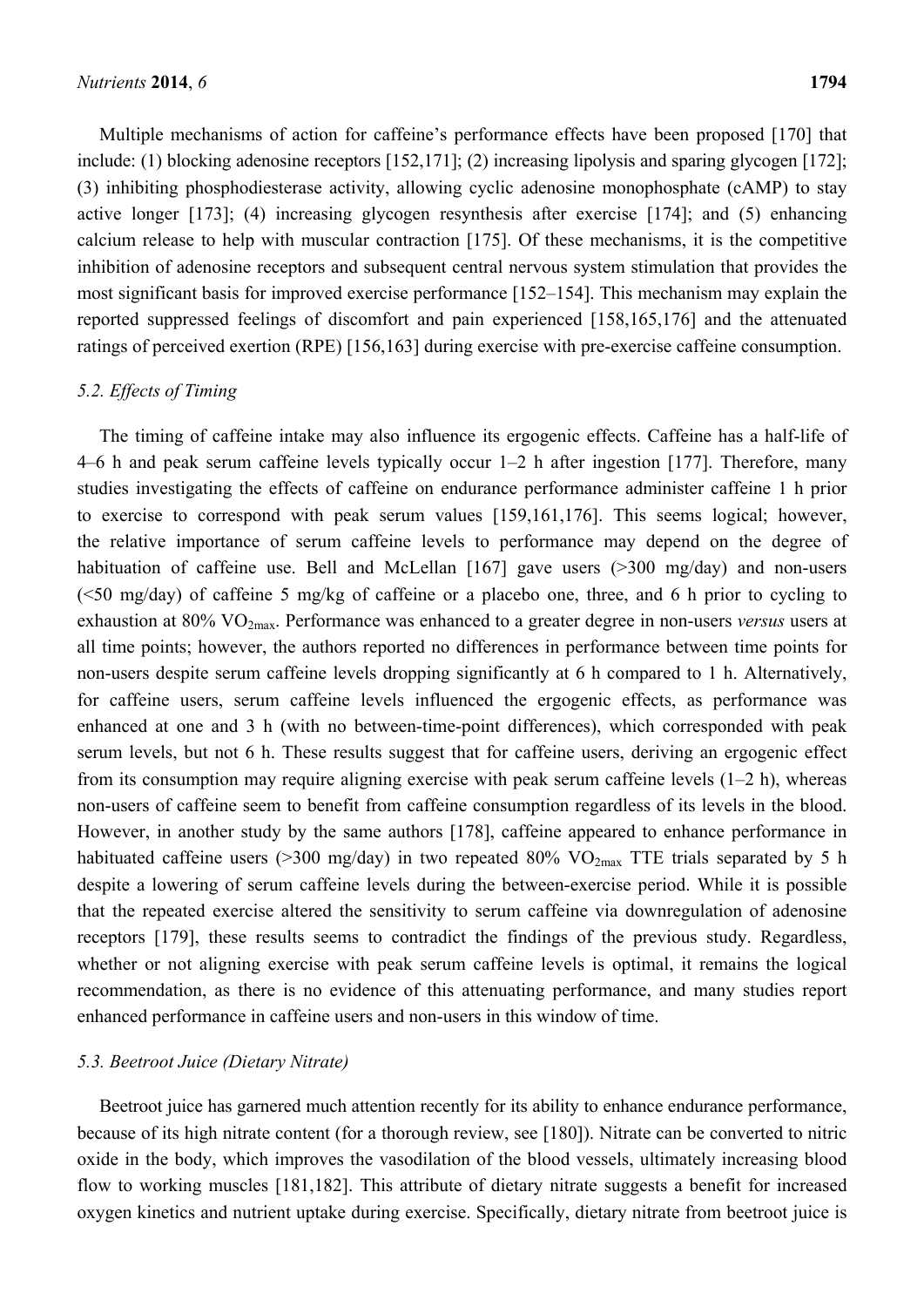thought to improve the efficiency of oxidative phosphorylation at a given relative intensity and reduce the breakdown of phosphocreatine (PCr) [183,184]. These mechanisms may explain the reported reductions in blood pressure and enhanced muscular efficiency during submaximal exercise with beetroot juice ingestion [184].

Pre-exercise ingestion of beetroot has been shown to enhance performance. Murphy *et al.* [185] found that 200 g of baked beetroot (≥500 mg nitrate) consumed 75 min pre-exercise improved running speed and decreased RPE during the final 1.8-km (1.1 mi) of a 5-km TT [185]. Similarly, in cyclists, Lansley and colleagues [183] reported improved TT performance with the supplementation of beetroot juice  $(0.5 \text{ L})$  in both 4-km  $(+2.8\%)$  and 16-km  $(+2.7\%)$  cycling TT. Multiple other recent studies confirm these findings [186–188]. Of interest, these benefits may be further enhanced by the addition of caffeine [189].

Worth noting, while many of the studies have seen improvements in endurance performance with beetroot supplementation, its effects might be influenced by training status, with it being most effective in low to moderately trained athletes. Christensen *et al.* [190] tested highly trained athletes with a VO<sub>2max</sub> of 72  $\pm$  4 mL/kg/min with the same amount of beetroot juice as many other studies (0.5 L) and found no improvements in performance. Similarly, Peacock *et al.* [191] tested ten male junior elite cross-country skiers (mean VO<sub>2max</sub> of 74  $\pm$  8 mL/kg/min) with potassium nitrate supplementation. Two and a half hours prior to a 5-km run on an indoor track, subjects were given either a capsule of 1 g of potassium nitrate (614 mg nitrate) or a capsule of 1 g of maltodextrin. While plasma nitrate levels were significantly increased, they found no improvements in TT with the nitrate supplementation. These results suggest that beetroot juice and/or nitrates may not enhance performance in elite endurance athletes.

## **6. Conclusions**

Consuming a CHO-rich meal in the hours prior to endurance exercise appears to benefit performance. Performance may also be improved, or at least does not seem to be impaired, by ingesting CHO within 60 min of exercise. The effect of modified starches, such as Vitargo<sup>®</sup> (fast-digesting) and UCAN<sup>®</sup> (slow-digesting), is dependent primarily on the manner in which the starch is modified. Starches modified for the purpose of rapid digestibility can initiate rapid glycogen resynthesis, thus yielding potential performance benefits in repeated exercise. In contrast, starch modification for the purpose of slow-digestibility has been shown to increase fat oxidation during exercise compared to high-GI CHO, thus helping to preserve muscle glycogen; however, significant performance benefits have not been shown to date. High fat meals may enhance fat oxidation during subsequent exercise, although the performance effects are unclear, with most studies reporting no benefit or decrement *versus* a CHO meal. There are very few studies analyzing the performance effects of pre-exercise CHO-PRO meals, although there is some evidence suggesting potential enhanced glycogen storage and during exercise metabolism. Finally, caffeine and beetroot juice (dietary nitrates) appear to enhance performance, although these effects may be modulated by genetic factors and/or training status. More research is warranted to elucidate the effects of pre-exercise PRO, fat and modified starch consumption, as well as the effects of different pre-exercise and during-exercise nutritional combinations.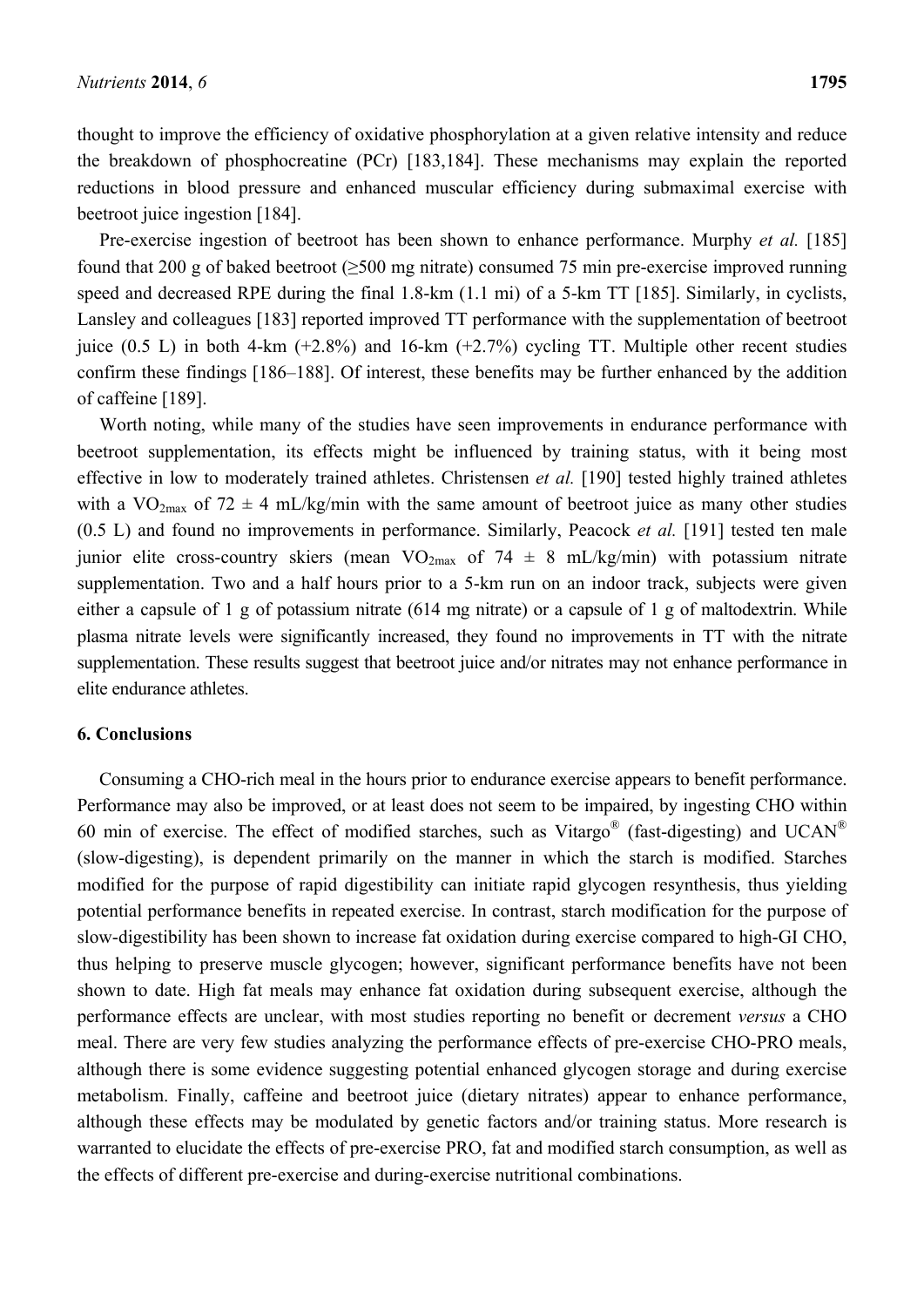# **Acknowledgments**

The authors would like to thank Tori Talley for her assistance in the preparation of this manuscript.

# **Author Contributions**

M.J.O. assisted with concept development, manuscript writing, editing and revising. C.W.B. assisted with manuscript writing, editing and revising. D.A.B. was primary to concept development, manuscript writing, editing and revising.

# **Conflicts of Interest**

The authors declare no conflict of interest.

# **References**

- 1. Jeukendrup, A.E.; Killer, S.C. The myths surrounding pre-exercise carbohydrate feeding. *Ann. Nutr. Metab.* **2010**, *57* (Suppl. 2), 18–25.
- 2. Coyle, E.F.; Coggan, A.R.; Hemmert, M.K.; Lowe, R.C.; Walters, T.J. Substrate usage during prolonged exercise following a preexercise meal. *J. Appl. Physiol.* **1985**, *59*, 429–433.
- 3. Ahlborg, G.; Felig, P. Influence of glucose ingestion on fuel-hormone response during prolonged exercise. *J. Appl. Physiol.* **1976**, *41*, 1–6.
- 4. Marmy-Conus, N.; Fabris, S. Preexercise glucose ingestion and glucose kinetics during exercise. *J. Appl. Physiol.* **1996**, *81*, 853–857.
- 5. DeFronzo, R.A.; Ferrannini, E.; Hendler, R.; Felig, P.; Wahren, J. Regulation of splanchnic and peripheral glucose uptake by insulin and hyperglycemia in man. *Diabetes* **1983**, *32*, 35–45.
- 6. Costill, D.L.; Coyle, E.; Dalsky, G.; Evans, W.; Fink, W.; Hoopes, D. Effects of elevated plasma FFA and insulin on muscle glycogen usage during exercise. *J. Appl. Physiol.* **1977**, *43*, 695–699.
- 7. Coyle, E.F.; Jeukendrup, A.E.; Wagenmakers, A.; Saris, W. Fatty acid oxidation is directly regulated by carbohydrate metabolism during exercise. *Am. J. Physiol. Endocrinol. Metab.* **1997**, *273*, E268–E275.
- 8. Febbraio, M.; Stewart, K. CHO feeding before prolonged exercise: Effect of glycemic index on muscle glycogenolysis and exercise performance. *J. Appl. Physiol.* **1996**, *81*, 1115–1120.
- 9. Horowitz, J.F.; Mora-Rodriguez, R.; Byerley, L.O.; Coyle, E.F. Lipolytic suppression following carbohydrate ingestion limits fat oxidation during exercise. *Am. J. Physiol.* **1997**, *273*, E768–E775.
- 10. McGarry, J.D.; Mannaerts, G.P.; Foster, D.W. A possible role for malonyl-CoA in the regulation of hepatic fatty acid oxidation and ketogenesis. *J. Clin. Investig.* **1977**, *60*, 265–270.
- 11. Montain, S.J.; Hopper, M.K.; Coggan, A.R.; Coyle, E.F. Exercise metabolism at different time intervals after a meal. *J. Appl. Physiol.* **1991**, *70*, 882–888.
- 12. Douen, A.; Ramlal, T.; Rastogi, S. Exercise induces recruitment of the "insulin-responsive glucose transporter". Evidence for distinct intracellular insulin-and exercise-recruitable transporter pools in. *J. Biol. Chem.* **1990**, *265*, 13427–13430.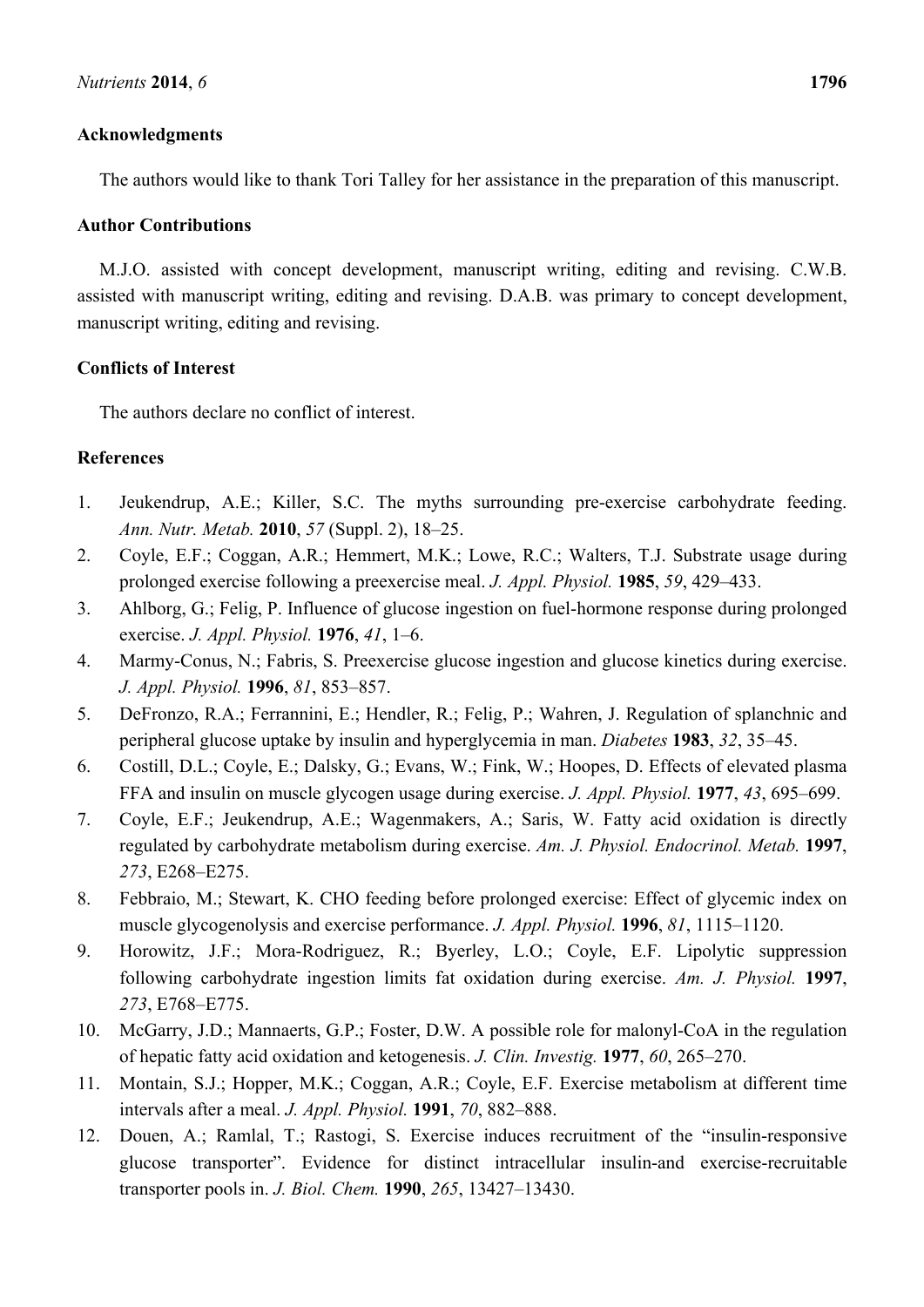- 13. Fielding, R.; Costill, D.; Fink, D.; King, D.; Kovaleski, J.; Kirwan, J. Effects of pre-exercise carbohydrate feedings on muscle glycogen use during exercise in well-trained runners. *Eur. J. Appl. Physiol.* **1987**, *56*, 225–229.
- 14. Hargreaves, M.; Costill, D.L.; Fink, W.J. Effect of pre-exercise carbohydrate feedings on endurance cycling performance. *Med. Sci. Sports Exerc.* **1987**, *19*, 33–36.
- 15. Hargreaves, M.; Costill, D.L.; Katz, A.; Fink, W.J. Effect of fructose ingestion on muscle glycogen usage during exercise. *Med. Sci. Sports Exerc.* **1985**, *17*, 360–363.
- 16. Achten, J.; Jeukendrup, A.E. The effect of pre-exercise carbohydrate feedings on the intensity that elicits maximal fat oxidation. *J. Sports Sci.* **2003**, *21*, 1017–1024.
- 17. Foster, C.; Costill, D.L.; Fink, W.J. Effect of pre-exercise feedings on endurance performance. *Med. Sci. Sports* **1979**, *11*, 1–5.
- 18. Devlin, J.T.; Calles-Escandon, J.; Horton, E.S. Effects of preexercise snack feeding on endurance cycle exercise. *J. Appl. Physiol.* **1986**, *60*, 980–985.
- 19. Chryssanthopoulos, C.; Hennessy, L.C.; Williams, C. The influence of pre-exercise glucose ingestion on endurance running capacity. *Br. J. Sports Med.* **1994**, *28*, 105–109.
- 20. Sparks, M.J.; Selig, S.S.; Febbraio, M.A. Pre-exercise carbohydrate ingestion: Effect of the glycemic index on endurance exercise performance. *Med. Sci. Sports Exerc.* **1998**, *30*, 844–849.
- 21. Whitley, H.A.; Humphreys, S.M.; Campbell, I.T.; Keegan, M.A.; Jayanetti, T.D.; Sperry, D.A.; MacLaren, D.P.; Reilly, T.; Frayn, K.N. Metabolic and performance responses during endurance exercise after high-fat and high-carbohydrate meals. *J. Appl. Physiol.* **1998**, *85*, 418–424.
- 22. Febbraio, M.A.; Chiu, A.; Angus, D.J.; Arkinstall, M.J.; Hawley, J.A. Effects of carbohydrate ingestion before and during exercise on glucose kinetics and performance. *J. Appl. Physiol.* **2000**, *89*, 2220–2226.
- 23. Febbraio, M.A.; Keenan, J.; Angus, D.J.; Campbell, S.E.; Garnham, A.P. Preexercise carbohydrate ingestion, glucose kinetics, and muscle glycogen use: Effect of the glycemic index. *J. Appl. Physiol*. **2000**, *89*, 1845–1851.
- 24. Jentjens, R.; Cale, C.; Gutch, C.; Jeukendrup, A. Effects of pre-exercise ingestion of differing amounts of carbohydrate on subsequent metabolism and cycling performance. *Eur. J. Appl. Physiol.* **2003**, *88*, 444–452.
- 25. Pritchett, K.; Bishop, P.; Pritchett, R.; Kovacs, M.; Davis, J.K.; Casaru, C.; Green, M. Effects of timing of pre-exercise nutrient intake on glucose responses and intermittent cycling performance. *S. Afr. J. Sports Med.* **2008**, *20*, 86–90.
- 26. McMurray, R.G.; Wilson, J.R.; Kitchell, B.S. The Effects of Fructose and Glucose on High Intensity Endurance Performance. *Res. Q. Exerc. Sport* **1983**, *54*, 156–162.
- 27. Thomas, D.E.; Brotherhood, J.R.; Brand, J.C. Carbohydrate feeding before exercise: Effect of glycemic index. *Int. J. Sports Med.* **1991**, *12*, 180–186.
- 28. Wright, D.A; Sherman, W.M.; Dernbach, A.R. Carbohydrate feedings before, during, or in combination improve cycling endurance performance. *J. Appl. Physiol.* **1991**, *71*, 1082–1088.
- 29. Kirwan, J.P.; Cyr-Campbell, D.; Campbell, W.W.; Scheiber, J.; Evans, W.J. Effects of moderate and high glycemic index meals on metabolism and exercise performance. *Metabolism* **2001**, *50*, 849–855.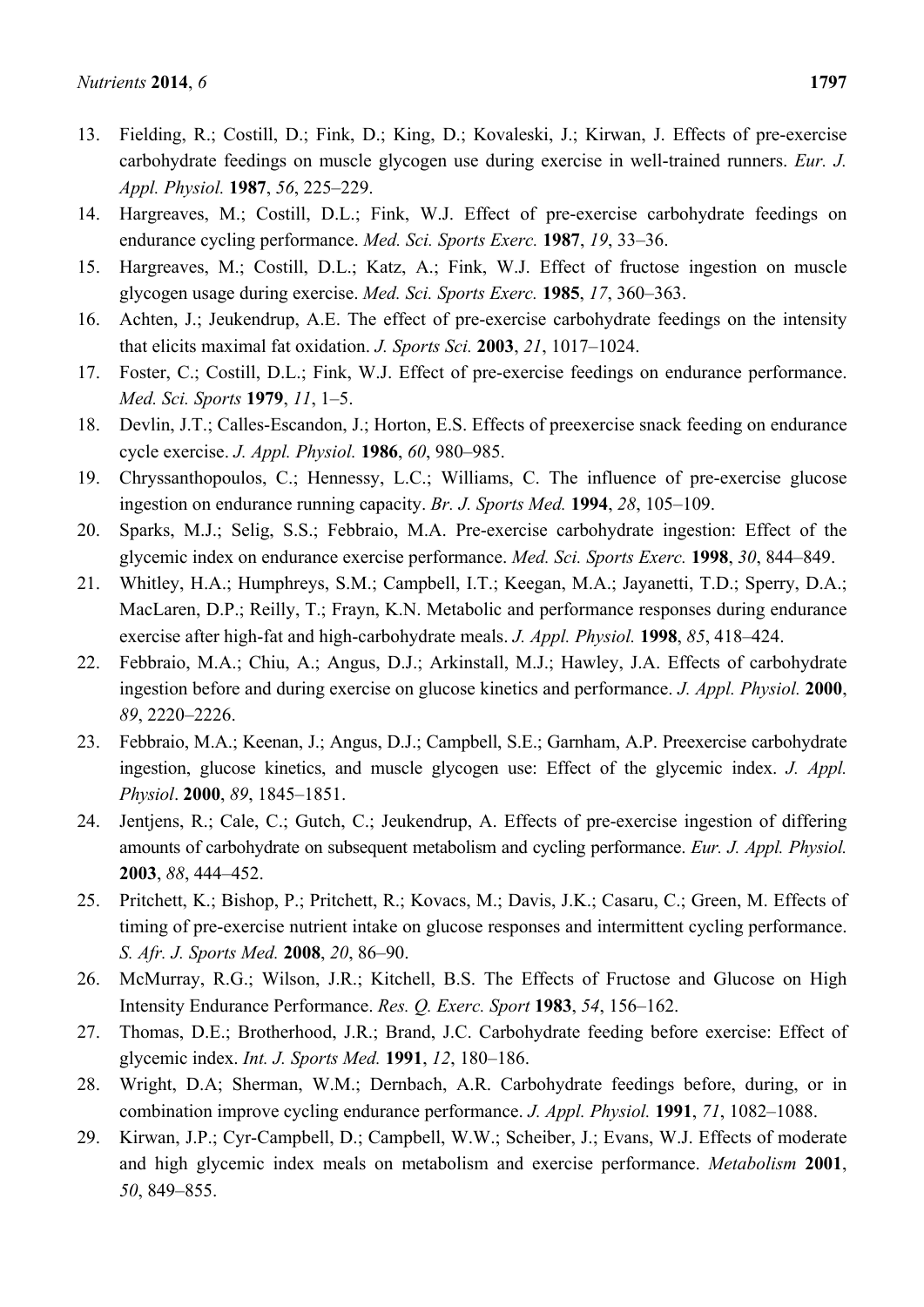- 30. Okano, G.; Takeda, H.; Morita, I. Effect of pre-exercise fructose ingestion on endurance performance in fed men. *Med. Sci. Sports Exerc.* **1988**, *20*, 105–109.
- 31. Schabort, E.J.; Bosch, A.N.; Weltan, S.M.; Noakes, T.D. The effect of a preexercise meal on time to fatigue during prolonged cycling exercise. *Med. Sci. Sports Exerc.* **1999**, *31*, 464–471.
- 32. Chryssanthopoulos, C.; Williams, C.; Nowitz, A.; Kotsiopoulou, C.; Vleck, V. The effect of a high carbohydrate meal on endurance running capacity. *Int. J. Sport Nutr. Exerc. Metab.* **2002**, *12*, 157–171.
- 33. Tokmakidis, S.P.; Karamanolis, I.A. Effects of carbohydrate ingestion 15 min before exercise on endurance running capacity. *Appl. Physiol. Nutr. Metab.* **2008**, *33*, 441–449.
- 34. Chen, Y.J.; Wong, S.H.S.; Chan, C.O.W.; Wong, C.K.; Lam, C.W.; Siu, P.M.F. Effects of glycemic index meal and CHO-electrolyte drink on cytokine response and run performance in endurance athletes. *J. Sci. Med. Sport* **2009**, *12*, 697–703.
- 35. Nilsson, L.H.; Hultman, E. Liver glycogen in man—The effect of total starvation or a carbohydrate-poor diet followed by carbohydrate refeeding. *Scand. J. Clin. Lab. Investig.* **1973**, *32*, 325–330.
- 36. Rothman, D.L.; Magnusson, I.; Katz, L.D.; Shulman, R.G.; Shulman, G.I. Quantitation of hepatic glycogenolysis and gluconeogenesis in fasting humans with 13C NMR. *Science* **1991**, *254*, 573–576.
- 37. Jeukendrup, A.E.; Gleeson, M. *Sport Nutrition: An Introduction to Energy Production and Performance*; Human Kinetics: Leeds, UK, 2010; pp. 124–125.
- 38. Taylor, R.; Magnusson, I.; Rothman, D.L.; Cline, G.W.; Caumo, A.; Cobelli, C.; Shulman, G.I. Direct assessment of liver glycogen storage by 13C nuclear magnetic resonance spectroscopy and regulation of glucose homeostasis after a mixed meal in normal subjects. *J. Clin. Invest.* **1996**, *97*, 126–132.
- 39. Bergstrom, J.; Hermansen, L.; Hultman, E.; Saltin, B. Diet, muscle glycogen and physical performance. *Acta Physiol. Scand.* **1967**, *71*, 140–150.
- 40. Widrick, J.J.; Costill, D.L.; Fink, W.J.; Hickey, M.S.; McConell, G.K.; Tanaka, H. Carbohydrate feedings and exercise performance: Effect of initial muscle glycogen concentration. *J. Appl. Physiol.* **1993**, *74*, 2998–3005.
- 41. Sherman, W.M.; Peden, M.C.; Wright, D.A. Carbohydrate feedings 1 h before exercise improves cycling performance. *Am. J. Clin. Nutr.* **1991**, *54*, 866–870.
- 42. Lane, S.C.; Bird, S.R.; Burke, L.M.; Hawley, J.A. Effect of a carbohydrate mouth rinse on simulated cycling time-trial performance commenced in a fed or fasted state. *Appl. Physiol. Nutr. Metab.* **2013**, *38*, 134–139.
- 43. Moseley, L.; Lancaster, G.I.; Jeukendrup, A.E. Effects of timing of pre-exercise ingestion of carbohydrate on subsequent metabolism and cycling performance. *Eur. J. Appl. Physiol.* **2003**, *88*, 453–458.
- 44. Koivisto, V.A.; Karonen, S.L.; Nikkilä, E.A. Carbohydrate ingestion before exercise: Comparison of glucose, fructose, and sweet placebo. *J. Appl. Physiol.* **1981**, *51*, 783–787.
- 45. Kuipers, H.; Fransen, E.J.; Keizer, H.A. Pre-exercise ingestion of carbohydrate and transient hypoglycemia during exercise. *Int. J. Sports Med.* **1999**, *20*, 227–231.
- 46. Brouns, F.; Rehrer, N.; Saris, W. Effect of carbohydrate intake during warming-up on the regulation of blood glucose during exercise. *Int. J. Sports Med.* **1989**, *10*, S68–S75.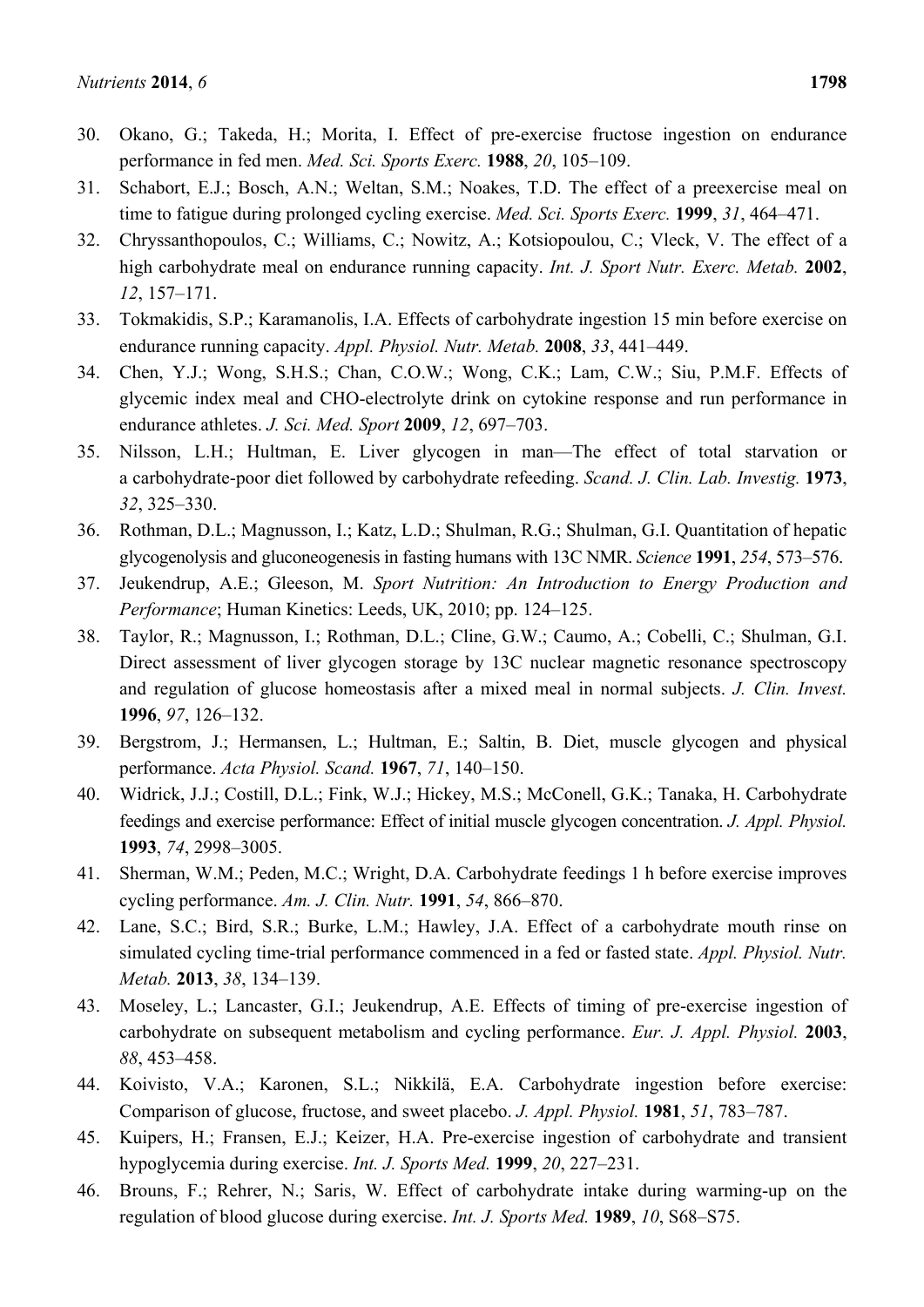- 47. Atkinson, F.S.; Foster-Powell, K.; Brand-Miller, J.C. International tables of glycemic index and glycemic load values: 2008. *Diabetes Care* **2008**, *31*, 2281–2283.
- 48. Stannard, S.R.; Thompson, M.W.; Brand-Miller, J.C. The effect of glycemic index on plasma glucose and lactate levels during incremental exercise. *Int. J. Sport Nutr. Exerc. Metab.* **2000**, *10*, 51–61.
- 49. Wong, S.H.S.; Siu, P.M.; Lok, A.; Chen, Y.J.; Morris, J.; Lam, C.W. Effect of the glycaemic index of pre-exercise carbohydrate meals on running performance. *Eur. J. Sport Sci.* **2008**, *8*, 23–33.
- 50. DeMarco, H.M.; Sucher, K.P.; Cisar, C.J.; Butterfield, G.E. Pre-exercise carbohydrate meals: Application of glycemic index. *Med. Sci. Sports Exerc.* **1999**, *31*, 164–170.
- 51. Kern, M.; Heslin, C.J.; Rezende, R.S. Metabolic and performance effects of raisins *versus* sports gel as pre-exercise feedings in cyclists. *J. Strength Cond. Res.* **2007**, *21*, 1204–1207.
- 52. Jentjens, R.; Jeukendrup, A. Effects of pre-exercise ingestion of trehalose, galactose and glucose on subsequent metabolism and cycling performance. *Eur. J. Appl. Physiol.* **2003**, *88*, 459–465.
- 53. Sun, F.-H.; O'Reilly, J.; Li, L.; Wong, S.H.-S. Effect of the glycemic index of pre-exercise snack bars on substrate utilization during subsequent exercise. *Int. J. Food Sci. Nutr.* **2013**, *64*, 1001–1006.
- 54. Wu, C.-L.; Williams, C. A low glycemic index meal before exercise improves endurance running capacity in men. *Int. J. Sport Nutr. Exerc. Metab*. **2006**, *16*, 510–527.
- 55. Wee, S.L.; Williams, C.; Gray, S.; Horabin, J. Influence of high and low glycemic index meals on endurance running capacity. *Med. Sci. Sports Exerc*. **1999**, *31*, 393–399.
- 56. Backhouse, S.H.; Williams, C.; Stevenson, E.; Nute, M. Effects of the glycemic index of breakfast on metabolic responses to brisk walking in females. *Eur. J. Clin. Nutr.* **2007**, *61*, 590–596.
- 57. Bennard, P.; Doucet, E. Acute effects of exercise timing and breakfast meal glycemic index on exercise-induced fat oxidation. *Appl. Physiol. Nutr. Metab.* **2006**, *31*, 502–511.
- 58. Moore, L.J.S.; Midgley, A.W.; Thurlow, S.; Thomas, G.; Mc Naughton, L.R. Effect of the glycaemic index of a pre-exercise meal on metabolism and cycling time trial performance. *J. Sci. Med. Sport* **2010**, *13*, 182–188.
- 59. Leiper, J.B. Gastric Emptying and Intestinal Absorption of Fluids, Carbohydrates, and Electrolytes. In *Sports Drinks: Basic Science and Practical Aspects*; Maughan, R.J., Murray, R., Eds.; CRC Press, LLC: Boca Raton, FL, USA, 2001; pp. 89–128.
- 60. Maughan, R. Fluid and electrolyte loss and replacement in exercise. *J. Sports Sci.* **1991**, *9*, 117–142.
- 61. Ravich, W.J.; Bayless, T.M.; Thomas, M. Fructose: Incomplete intestinal absorption in humans. *Gastroenterology* **1983**, *84*, 26–29.
- 62. Jeukendrup, A.E.; Moseley, L. Multiple transportable carbohydrates enhance gastric emptying and fluid delivery. *Scand. J. Med. Sci. Sports* **2008**, *20*, 112–121.
- 63. Jentjens, R.L.; Jeukendrup, A.E. High rates of exogenous carbohydrate oxidation from a mixture of glucose and fructose ingested during prolonged cycling exercise. *Br. J. Nutr.* **2005**, *93*, 485–492.
- 64. Rowlands, D.S.; Swift, M.; Ros, M.; Green, J.G. Composite *versus* single transportable carbohydrate solution enhances race and laboratory cycling performance. *Appl. Physiol. Nutr. Metab.* **2012**, *37*, 425–436.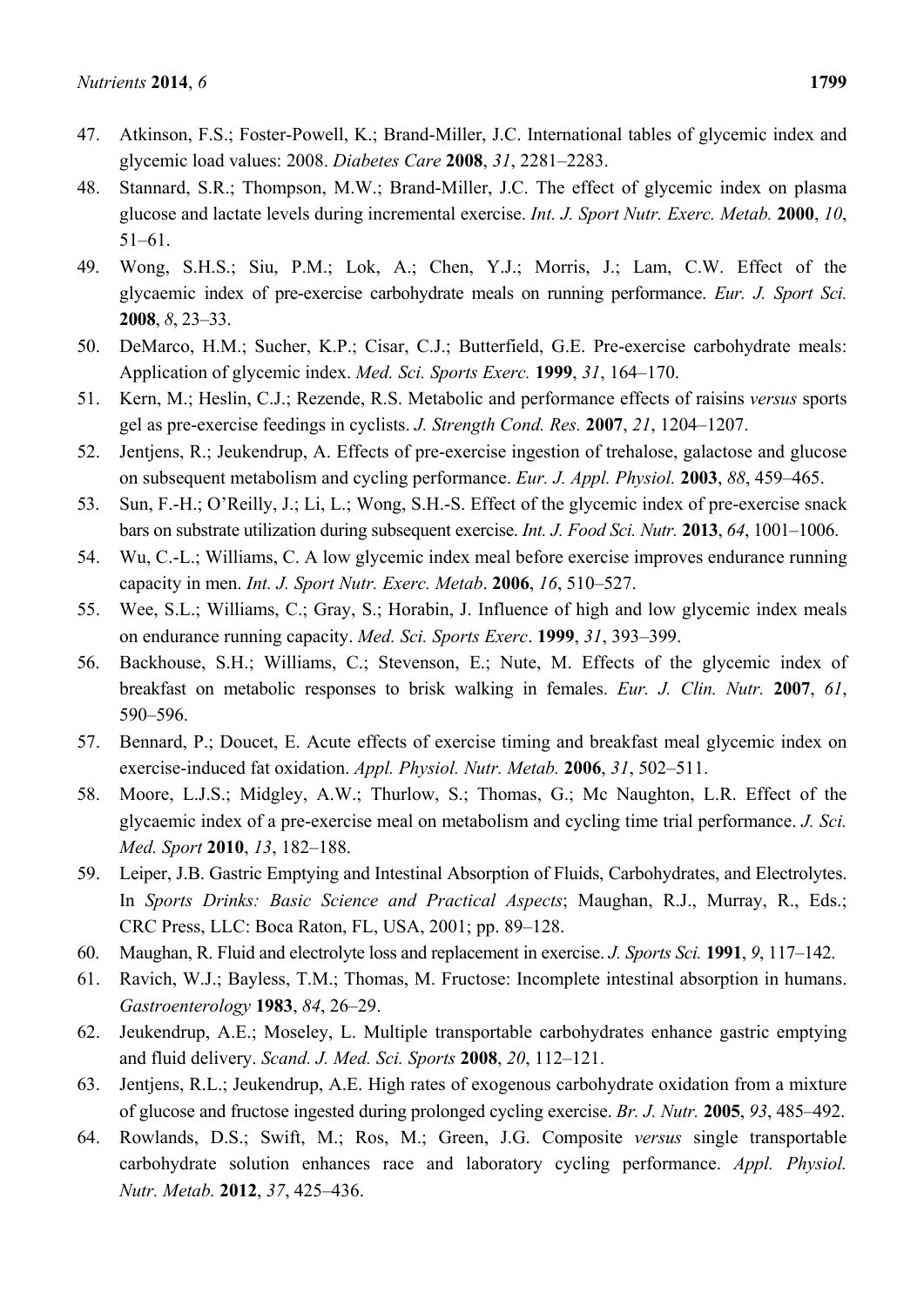- 65. Triplett, D.; Doyle, J.A.; Rupp, J.C.; Benardot, D. An isocaloric glucose-fructose beverage's effect on simulated 100-km cycling performance compared with a glucose-only beverage. *Int. J. Sport Nutr. Exerc. Metab.* **2010**, *20*, 122–131.
- 66. Shi, X.; Summers, R.W.; Schedl, H.P.; Flanagan, S.W.; Chang, R.; Gisolfi, C.V. Effects of carbohydrate type and concentration and solution osmolality on water absorption. *Med. Sci. Sports Exerc.* **1995**, *27*, 1607–1615.
- 67. Baur, D.A.; Schroer, A.B.; Luden, N.D.; Womack, C.J.; Smyth, S.A.; Saunders, M.J. Glucose-fructose enhances performance *versus* isocaloric, but not moderate, glucose. *Med. Sci. Sports Exerc.* **2014**, doi:10.1249/MSS.0000000000000284.
- 68. Currell, K.; Jeukendrup, A.E. Superior endurance performance with ingestion of multiple transportable carbohydrates. *Med. Sci. Sports Exerc.* **2008**, *40*, 275–281.
- 69. Jozsi, A.C.; Trappe, T.A.; Starling, R.D.; Goodpaster, B.; Trappe, S.W.; Fink, W.J.; Costill, D.L. The influence of starch structure on glycogen resynthesis and subsequent cycling performance. *Int. J. Sports Med.* **1996**, *17*, 373–378.
- 70. Piehl Aulin, K.; Söderlund, K.; Hultman, E. Muscle glycogen resynthesis rate in humans after supplementation of drinks containing carbohydrates with low and high molecular masses. *Eur. J. Appl. Physiol.* **2000**, *81*, 346–351.
- 71. Johannsen, N.M.; Sharp, R.L. Effect of preexercise ingestion of modified cornstarch on substrate oxidation during endurance exercise. *Int. J. Sport Nutr. Exerc. Metab.* **2007**, *17*, 232–243.
- 72. Jeukendrup, A.E. Carbohydrate intake during exercise and performance. *Nutrition* **2004**, *20*, 669–677.
- 73. Englyst, H.N.; Kingman, S.M.; Cummings, J.H. Classification and measurement of nutritionally important starch fractions. *Eur. J. Clin. Nutr.* **1992**, *46*, S33–S50.
- 74. Tester, R.F.; Karkalas, J.; Qi, X. Starch structure and digestibility enzyme-substrate relationship. *World's Poutl. Sci. J.* **2004**, *60*, 186–195.
- 75. Ells, L.J.; Seal, C.J.; Kettlitz, B.; Bal, W.; Mathers, J.C. Postprandial glycaemic, lipaemic and haemostatic responses to ingestion of rapidly and slowly digested starches in healthy young women. *Br. J. Nutr.* **2005**, *94*, 948–955.
- 76. Harbis, A.; Perdreau, S.; Vincent-Baudry, S.; Charbonnier, M.; Bernard, M.-C.; Raccah, D.; Senft, M.; Lorec, A.-M.; Defoort, C.; Portugal, H.; *et al.* Glycemic and insulinemic meal responses modulate postprandial hepatic and intestinal lipoprotein accumulation in obese, insulin-resistant subjects. *Am. J. Clin. Nutr.* **2004**, *80*, 896–902.
- 77. Bhattacharya, K.; Orton, R.C.; Qi, X.; Mundy, H.; Morley, D.W.; Champion, M.P.; Eaton, S.; Tester, R.F.; Lee, P.J. A novel starch for the treatment of glycogen storage diseases. *J. Inherit. Metab. Dis.* **2007**, *30*, 350–357.
- 78. Axelsen, M.; Arvidsson Lenner, R.; Lönnroth, P.; Smith, U. Breakfast glycaemic response in patients with type 2 diabetes: Effects of bedtime dietary carbohydrates. *Eur. J. Clin. Nutr.* **1999**, *53*, 706–710.
- 79. Seal, C.J.; Daly, M.E.; Thomas, L.C.; Bal, W.; Birkett, A.M.; Jeffcoat, R.; Mathers, J.C. Postprandial carbohydrate metabolism in healthy subjects and those with type 2 diabetes fed starches with slow and rapid hydrolysis rates determined *in vitro*. *Br. J. Nutr.* **2003**, *90*, 853–864.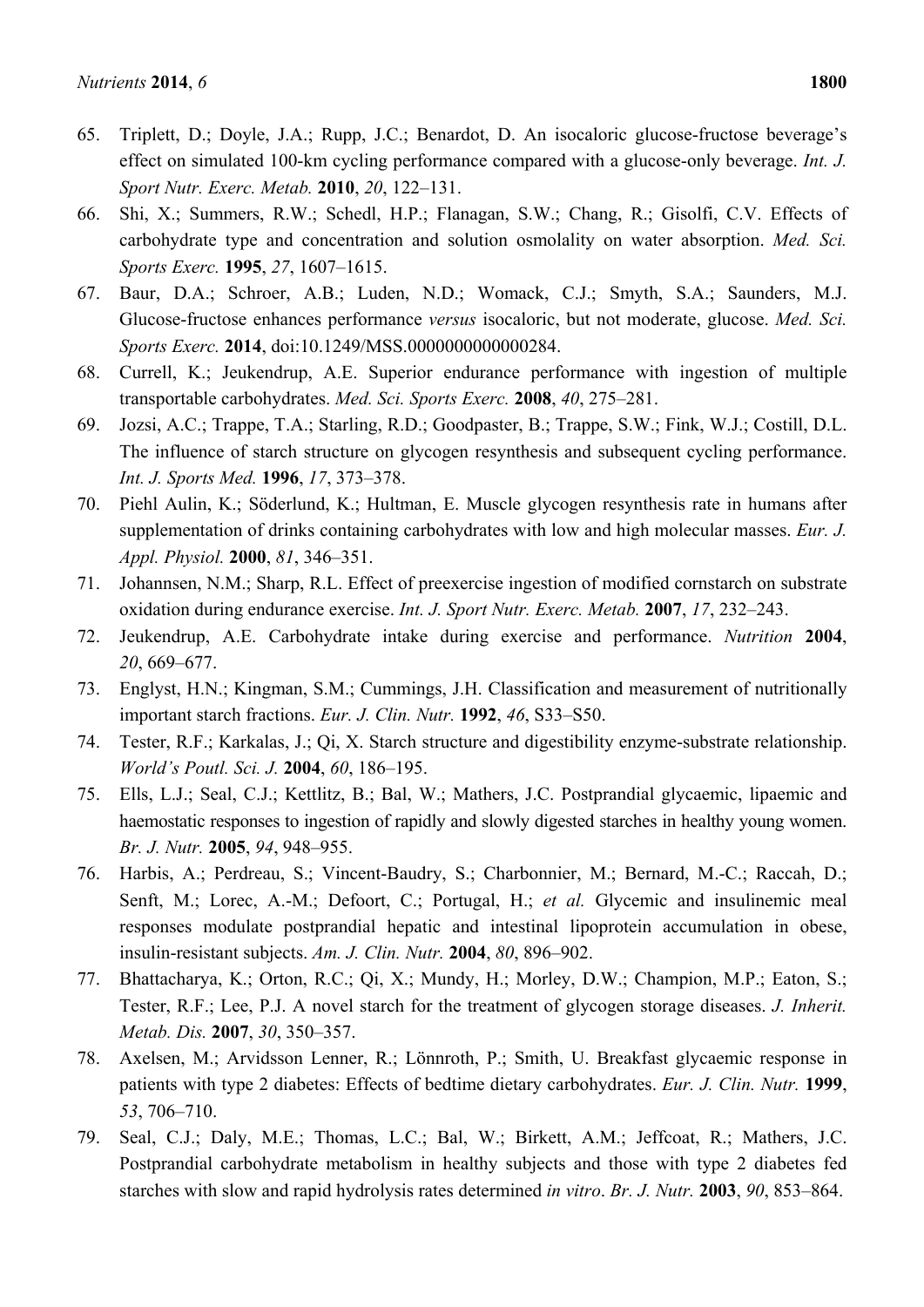- 80. Golay, A.; Koellreutter, B.; Bloise, D.; Assal, J.P.; Wursch, P. The effect of muesli or cornflakes at breakfast on carbohydrate metabolism in type 2 diabetic patients. *Diabetes Res. Clin. Pract.* **1992**, *15*, 135–141.
- 81. Correia, C.E.; Bhattacharya, K.; Lee, P.J.; Shuster, J.J.; Theriaque, D.W.; Shankar, M.N.; Smit, G.P.A.; Weinstein, D.A. Use of modified cornstarch therapy to extend fasting in glycogen storage disease types Ia and Ib. *Am. J. Clin. Nutr.* **2008**, *88*, 1272–1276.
- 82. Goodpaster, B.H.; Costill, D.L.; Fink, W.J.; Trappe, T.A.; Jozsi, A.C.; Starling, R.D.; Trappe, S.W. The effects of pre-exercise starch ingestion on endurance performance. *Int. J. Sports Med.* **1996**, *17*, 366–372.
- 83. Roberts, M.D.; Lockwood, C.; Dalbo, V.J.; Volek, J.; Kerksick, C.M. Ingestion of a high-molecular-weight hydrothermally modified waxy maize starch alters metabolic responses to prolonged exercise in trained cyclists. *Nutrition* **2011**, *27*, 659–665.
- 84. Stephens, F.B.; Roig, M.; Armstrong, G.; Greenhaff, P.L. Post-exercise ingestion of a unique, high molecular weight glucose polymer solution improves performance during a subsequent bout of cycling exercise. *J. Sports Sci.* **2008**, *26*, 149–154.
- 85. Roberts, S.; Desbrow, B.; Grant, G.; Anoopkumar-Dukie, S.; Leveritt, M. Glycemic response to carbohydrate and the effects of exercise and protein. *Nutrition* **2013**, *29*, 881–885.
- 86. Holloszy, J.; Coyle, E. Adaptations of skeletal muscle to endurance exercise and their metabolic consequences. *J. Appl. Physiol.* **1984**, *56*, 831–838.
- 87. Goedecke, J.H.; Christie, C.; Wilson, G.; Dennis, S.C.; Noakes, T.D.; Hopkins, W.G.; Lambert, E.V. Metabolic adaptations to a high-fat diet in endurance cyclists. *Metabolism* **1999**, *48*, 1509–1517.
- 88. Lambert, E.V; Speechly, D.P.; Dennis, S.C.; Noakes, T.D. Enhanced endurance in trained cyclists during moderate intensity exercise following 2 weeks adaptation to a high fat diet. *Eur. J. Appl. Physiol. Occup. Physiol.* **1994**, *69*, 287–293.
- 89. Okano, G.; Sato, Y.; Takumi, Y.; Sugawara, M. Effect of 4 h preexercise high carbohydrate and high fat meal ingestion on endurance performance and metabolism. *Int. J. Sports Med.* **1996**, *17*, 530–534.
- 90. Phinney, S.D.; Bistrian, B.R.; Evans, W.J.; Gervino, E.; Blackburn, G.L. The human metabolic response to chronic ketosis without caloric restriction: Preservation of submaximal exercise capability with reduced carbohydrate oxidation. *Metabolism* **1983**, *32*, 769–776.
- 91. Dyck, D.J.; Peters, S.J.; Wendling, P.S.; Chesley, A.; Hultman, E.; Spriet, L.L. Regulation of muscle glycogen phosphorylase activity during intense aerobic cycling with elevated FFA. *Am. J. Physiol.* **1996**, *270*, E116–E125.
- 92. Dyck, D.J.; Putman, C.T.; Heigenhauser, G.J.; Hultman, E.; Spriet, L.L. Regulation of fat-carbohydrate interaction in skeletal muscle during intense aerobic cycling. *Am. J. Physiol.* **1993**, *265*, E852–E859.
- 93. Vukovich, M.D.; Costill, D.L.; Hickey, M.S.; Trappe, S.W.; Cole, K.J.; Fink, W.J. Effect of fat emulsion infusion and fat feeding on muscle glycogen utilization during cycle exercise. *J. Appl. Physiol.* **1993**, *75*, 1513–1518.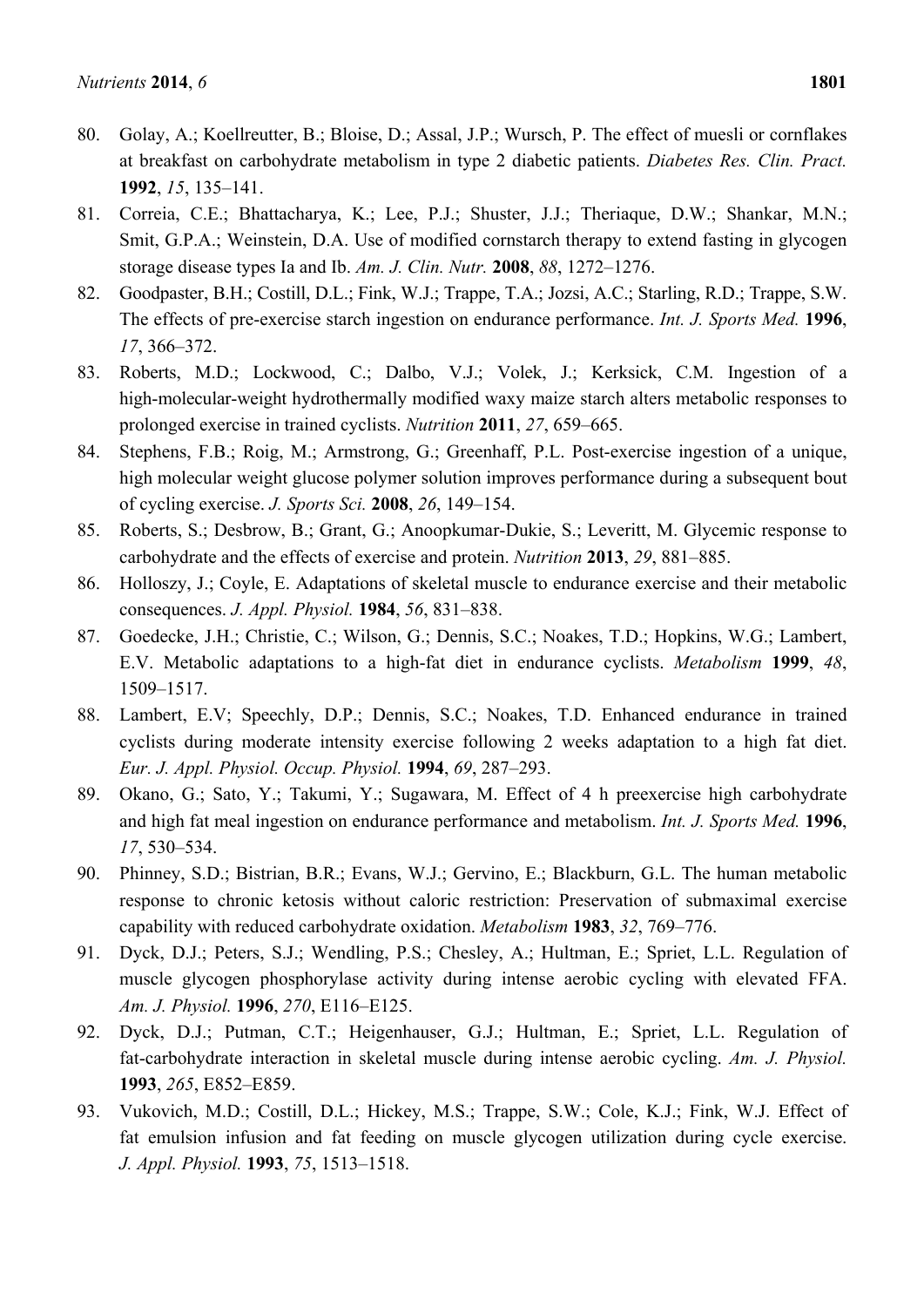- 94. Hawley, J.A.; Burke, L.M.; Angus, D.J.; Fallon, K.E.; Martin, D.T.; Febbraio, M.A. Effect of altering substrate availability on metabolism and performance during intense exercise. *Br. J. Nutr.* **2000**, *84*, 829–838.
- 95. Romijn, J.A.; Coyle, E.F.; Sidossis, L.S.; Zhang, X.J.; Wolfe, R.R. Relationship between fatty acid delivery and fatty acid oxidation during strenuous exercise. *J. Appl. Physiol.* **1995**, *79*, 1939–1945.
- 96. Hammel, E.P.; Kronfeld, D.S.; Ganjam, V.K.; Dunlap, H.L. Metabolic responses to exhaustive exercise in racing sled dogs fed diets containing medium, low, or zero carbohydrate. *Am. J. Clin. Nutr.* **1977**, *30*, 409–418.
- 97. Miller, W.C.; Bryce, G.R.; Conlee, R.K. Adaptations to a high-fat diet that increase exercise endurance in male rats. *J. Appl. Physiol.* **1984**, *56*, 78–83.
- 98. Simi, B.; Sempore, B.; Mayet, M.H.; Favier, R.J. Additive effects of training and high-fat diet on energy metabolism during exercise. *J. Appl. Physiol.* **1991**, *71*, 197–203.
- 99. Christensen, E.H.; Hanson, O. Arbeitsfahigkeit und Ehrnahrung. *Skand. Arch. Für Physiol.* **1939**, *81*, 160–171.
- 100. Galbo, H.; Holst, J.J.; Christensen, N.J. The effect of different diets and of insulin on the hormonal response to prolonged exercise. *Acta Physiol. Scand.* **1979**, *107*, 19–32.
- 101. Martin, T.G.; Perry, T.W.; Mohler, M.T.; Owens, F.H. Comparison of Four levels of protein supplementation with and without oral diethylstilbestrol on daily gain, feed conversion and carcass traits of bulls. *J. Anim. Sci.* **1979**, *48*, 1026–1032.
- 102. Pitsiladis, Y.P.; Maughan, R.J. The effects of exercise and diet manipulation on the capacity to perform prolonged exercise in the heat and in the cold in trained humans. *J. Physiol.* **1999**, *517*, 919–930.
- 103. Starling, R.D.; Trappe, T.A.; Parcell, A.C.; Kerr, C.G.; Fink, W.J.; Costill, D.L. Effects of diet on muscle triglyceride and endurance performance. *J. Appl. Physiol.* **1997**, *82*, 1185–1189.
- 104. O'Keeffe, K.A.; Keith, R.E.; Wilson, G.D.; Blessing, D.L. Dietary carbohydrate intake and endurance exercise performance of trained female cyclists. *Nutr. Res.* **1989**, *9*, 819–830.
- 105. Pruett, E.D. Glucose and insulin during prolonged work stress in men living on different diets. *J. Appl. Physiol.* **1970**, *28*, 199–208.
- 106. Williams, P.T.; Stefanick, M.L.; Vranizan, K.M.; Wood, P.D. The effects of weight loss by exercise or by dieting on plasma high-density lipoprotein (HDL) levels in men with low, intermediate, and normal-to-high HDL at baseline. *Metabolism* **1994**, *43*, 917–924.
- 107. Muoio, D.M.; Leddy, J.J.; Horvath, P.J.; Awad, A.B.; Pendergast, D.R. Effect of dietary fat on metabolic adjustments to maximal VO2 and endurance in runners. *Med. Sci. Sports Exerc.* **1994**, *26*, 81–88.
- 108. Pogliaghi, S.; Veicsteinas, A. Influence of low and high dietary fat on physical performance in untrained males. *Med. Sci. Sports Exerc.* **1999**, *31*, 149–155.
- 109. Rowlands, D.S.; Hopkins, W.G. Effects of high-fat and high-carbohydrate diets on metabolism and performance in cycling. *Metabolism* **2002**, *51*, 678–690.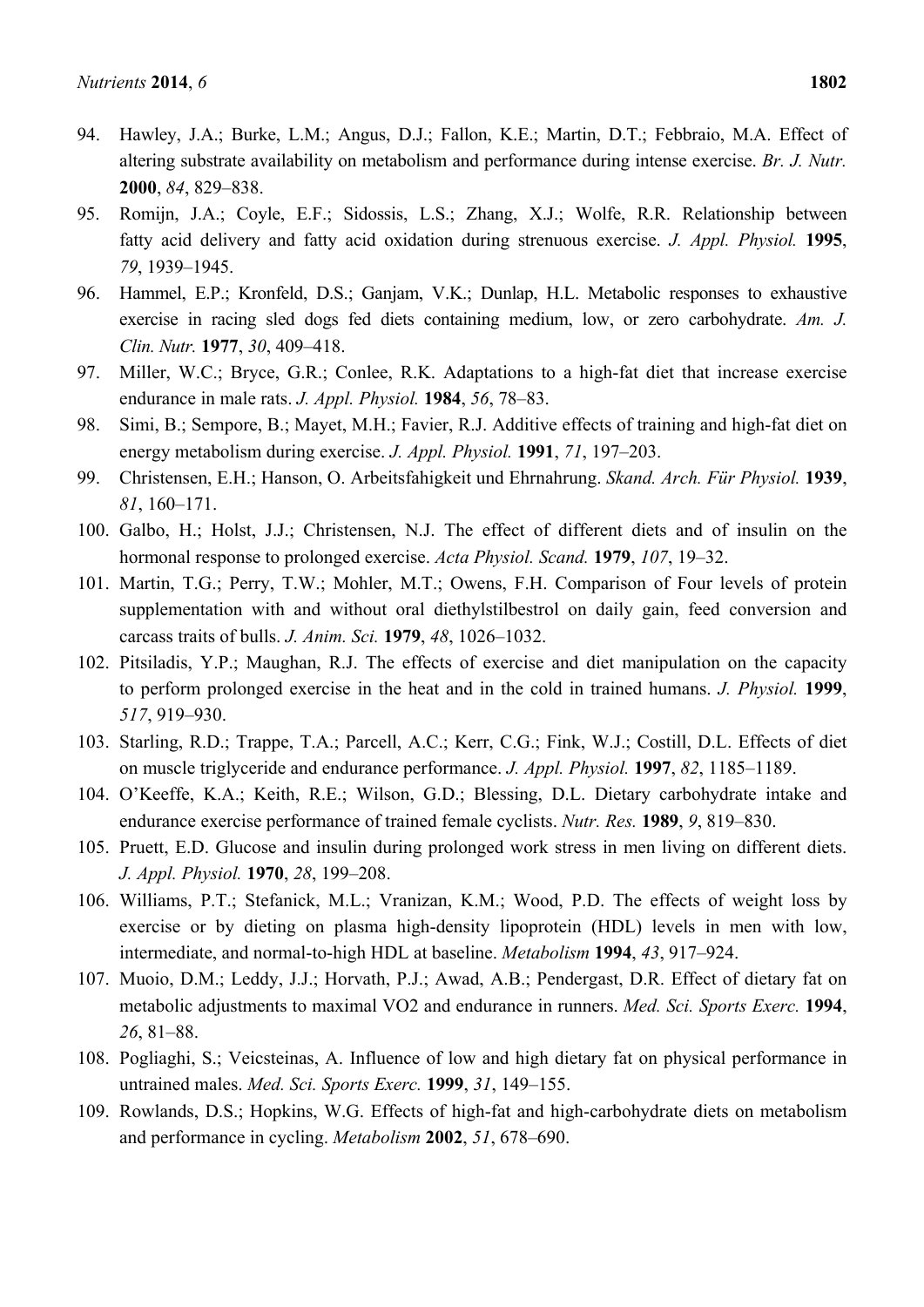- 110. Burke, L.M.; Angus, D.J.; Cox, G.R.; Cummings, N.K.; Febbraio, M.A.; Gawthorn, K.; Hawley, J.A.; Minehan, M.; Martin, D.T.; Hargreaves, M. Effect of fat adaptation and carbohydrate restoration on metabolism and performance during prolonged cycling. *J. Appl. Physiol.* **2000**, *89*, 2413–2421.
- 111. Hawley, J.A.; Hopkins, W.G. Aerobic glycolytic and aerobic lipolytic power systems. *Sports Med.* **1995**, *19*, 240–250.
- 112. Burke, L.M.; Hawley, J.A. Effects of short-term fat adaptation on metabolism and performance of prolonged exercise. *Med. Sci. Sports Exerc.* **2002**, *34*, 1492–1498.
- 113. Helge, J.W. Adaptation to a fat-rich diet: Effects on endurance performance in humans. *Sports Med.* **2000**, *30*, 347–357.
- 114. Rauch, L.H.; Rodger, I.; Wilson, G.R.; Belonje, J.D.; Dennis, S.C.; Noakes, T.D.; Hawley, J.A. The effects of carbohydrate loading on muscle glycogen content and cycling performance. *Int. J. Sport Nutr.* **1995**, *5*, 25–36.
- 115. Rowlands, D.S.; Hopkins, W.G. Effect of high-fat, high-carbohydrate, and high-protein meals on metabolism and performance during endurance cycling. *Int. J. Sport Nutr. Exerc. Metab.* **2002**, *12*, 318–335.
- 116. Murakami, I.; Sakuragi, T.; Uemura, H.; Menda, H.; Shindo, M.; Tanaka, H. Significant effect of a pre-exercise high-fat meal after a 3-day high-carbohydrate diet on endurance performance. *Nutrients* **2012**, *4*, 625–637.
- 117. Paul, D.; Jacobs, K.A.; Geor, R.J.; Hinchcliff, K.W. No effect of pre-exercise meal on substrate metabolism and time trial performance during intense endurance exercise. *Int. J. Sport Nutr. Exerc. Metab.* **2003**, *13*, 489–503.
- 118. Van Essen, M.; Gibala, M.J. Failure of protein to improve time trial performance when added to a sports drink. *Med. Sci. Sports Exerc.* **2006**, *38*, 1476–1483.
- 119. Toone, R.J.; Betts, J.A. Isocaloric carbohydrate *versus* carbohydrate-protein ingestion and cycling time-trial performance. *Int. J. Sport Nutr. Exerc. Metab.* **2010**, *20*, 34–43.
- 120. Saunders, M.J.; Kane, M.D.; Todd, M.K. Effects of a carbohydrate-protein beverage on cycling endurance and muscle damage. *Med. Sci. Sports Exerc.* **2004**, *36*, 1233–1238.
- 121. Ivy, J.L.; Res, P.T.; Sprague, R.C.; Widzer, M.O. Effect of a carbohydrate-protein supplement on endurance performance during exercise of varying intensity. *Int. J. Sport Nutr. Exerc. Metab.* **2003**, *13*, 382–395.
- 122. Saunders, M.J.; Luden, N.D.; Herrick, J.E. Consumption of an oral carbohydrate-protein gel improves cycling endurance and prevents postexercise muscle damage. *J. Strength Cond. Res.* **2007**, *21*, 678–684.
- 123. Saunders, M.J.; Moore, R.W.; Kies, A.K.; Luden, N.D.; Pratt, C.A. Carbohydrate and protein hydrolysate coingestions improvement of late-exercise time-trial performance. *Int. J. Sport Nutr. Exerc. Metab.* **2009**, *19*, 136–149.
- 124. Betts, J.; Williams, C.; Duffy, K.; Gunner, F. The influence of carbohydrate and protein ingestion during recovery from prolonged exercise on subsequent endurance performance. *J. Sports Sci.* **2007**, *25*, 1449–1460.
- 125. Osterberg, K.L.; Zachwieja, J.J.; Smith, J.W. Carbohydrate and carbohydrate + protein for cycling time-trial performance. *J. Sports Sci.* **2008**, *26*, 227–233.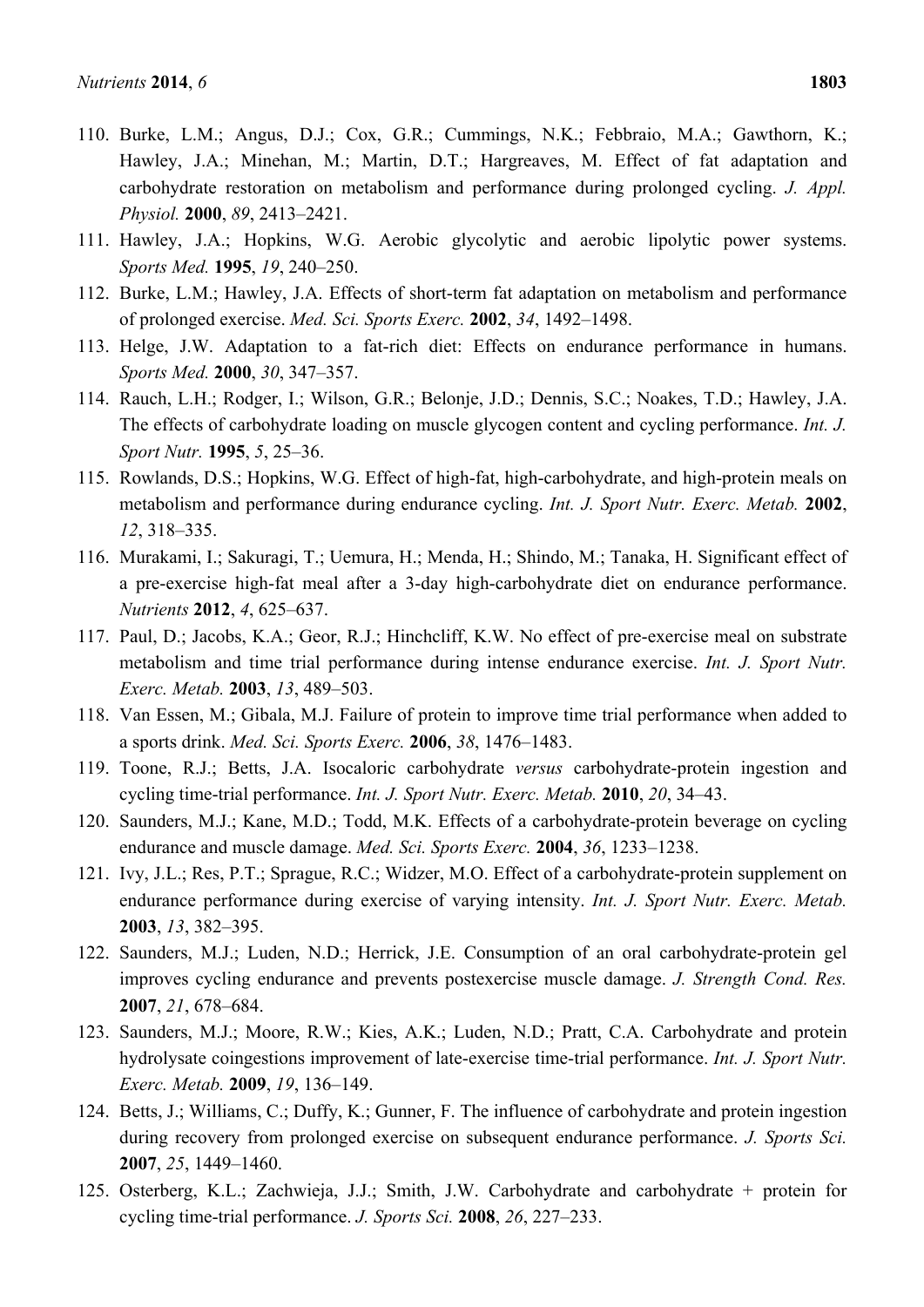- 126. Romano-Ely, B.C.; Todd, M.K.; Saunders, M.J.; Laurent, T.S. Effect of an isocaloric carbohydrate-protein-antioxidant drink on cycling performance. *Med. Sci. Sports Exerc.* **2006**, *38*, 1608–1616.
- 127. Berardi, J.M.; Price, T.B.; Noreen, E.E.; Lemon, P.W.R. Postexercise muscle glycogen recovery enhanced with a carbohydrate-protein supplement. *Med. Sci. Sports Exerc.* **2006**, *38*, 1106–1113.
- 128. Breen, L.; Tipton, K.D.; Jeukendrup, A.E. No effect of carbohydrate-protein on cycling performance and indices of recovery. *Med. Sci. Sports Exerc.* **2010**, *42*, 1140–1148.
- 129. Cermak, N.M.; Solheim, A.S.; Gardner, M.S.; Tarnopolsky, M.A.; Gibala, M.J. Muscle metabolism during exercise with carbohydrate or protein-carbohydrate ingestion. *Med. Sci. Sports Exerc.* **2009**, *41*, 2158–2164.
- 130. Rowlands, D.S.; Thorp, R.M.; Rossler, K.; Graham, D.F.; Rockell, M.J. Effect of protein-rich feeding on recovery after intense exercise. *Int. J. Sport Nutr. Exerc. Metab.* **2007**, *17*, 521–543.
- 131. Berardi, J.M.; Noreen, E.E.; Lemon, P.W. Recovery from a cycling time trial is enhanced with carbohydrate-protein supplementation *vs.* isoenergetic carbohydrate supplementation. *J. Int. Soc. Sports Nutr.* **2008**, *5*, doi:10.1186/1550-2783-5-24.
- 132. Niles, E.S.; Lachowetz, T.; Garfi, J. Carbohydrate-protein drink improves time to exhaustion after recovery from endurance exercise. *J. Exerc. Physiol. Online* **2001**, *4*, 45–52.
- 133. Ferguson-Stegall, L.; McCleave, E.L.; Ding, Z.; Doerner, P.G., III; Wang, B.; Liao, Y.H.; Kammer, L.; Liu, Y.; Hwang, J.; Dessard, B.M.; *et al.* Postexercise carbohydrate-protein supplementation improves subsequent exercise performance and intracellular signalling for protein synthesis. *J. Strength Cond. Res.* **2011**, *25*, 1210–1224.
- 134. Ivy, J.; Goforth, H. Early postexercise muscle glycogen recovery is enhanced with a carbohydrate-protein supplement. *J. Appl. Physiol.* **2002**, *93*, 1337–1344.
- 135. Van Loon, L.J.; Saris, W.H.; Kruijshoop, M.; Wagenmakers, A.J. Maximizing postexercise muscle glycogen synthesis: Carbohydrate supplementation and the application of amino acid or protein hydrolysate mixtures. *Am. J. Clin. Nutr.* **2000**, *72*, 106–111.
- 136. Williams, M.; Raven, P.B.; Fogt, D.L.; Ivy, J.L. Effects of recovery beverages on glycogen restoration and endurance exercise performance. *J. Strength Cond. Res.* **2003**, *17*, 12–19.
- 137. Claessens, M.; Calame, W.; Siemensma, A.D.; Saris, W.H.M.; van Baak, M.A. The thermogenic and metabolic effects of protein hydrolysate with or without a carbohydrate load in healthy male subjects. *Metabolism* **2007**, *56*, 1051–1059.
- 138. Claessens, M.; Calame, W.; Siemensma, A.D.; van Baak, M.A.; Saris, W.H.M. The effect of different protein hydrolysate/carbohydrate mixtures on postprandial glucagon and insulin responses in healthy subjects. *Eur. J. Clin. Nutr.* **2009**, *63*, 48–56.
- 139. Ang, M.; Müller, A.S.; Wagenlehner, F.; Pilatz, A.; Linn, T. Combining protein and carbohydrate increases postprandial insulin levels but does not improve glucose response in patients with type 2 diabetes. *Metabolism* **2012**, *61*, 1696–1702.
- 140. Kabadi, U.M. Dose-kinetics of pancreatic alpha- and beta-cell responses to a protein meal in normal subjects. *Metabolism* **1991**, *40*, 236–240.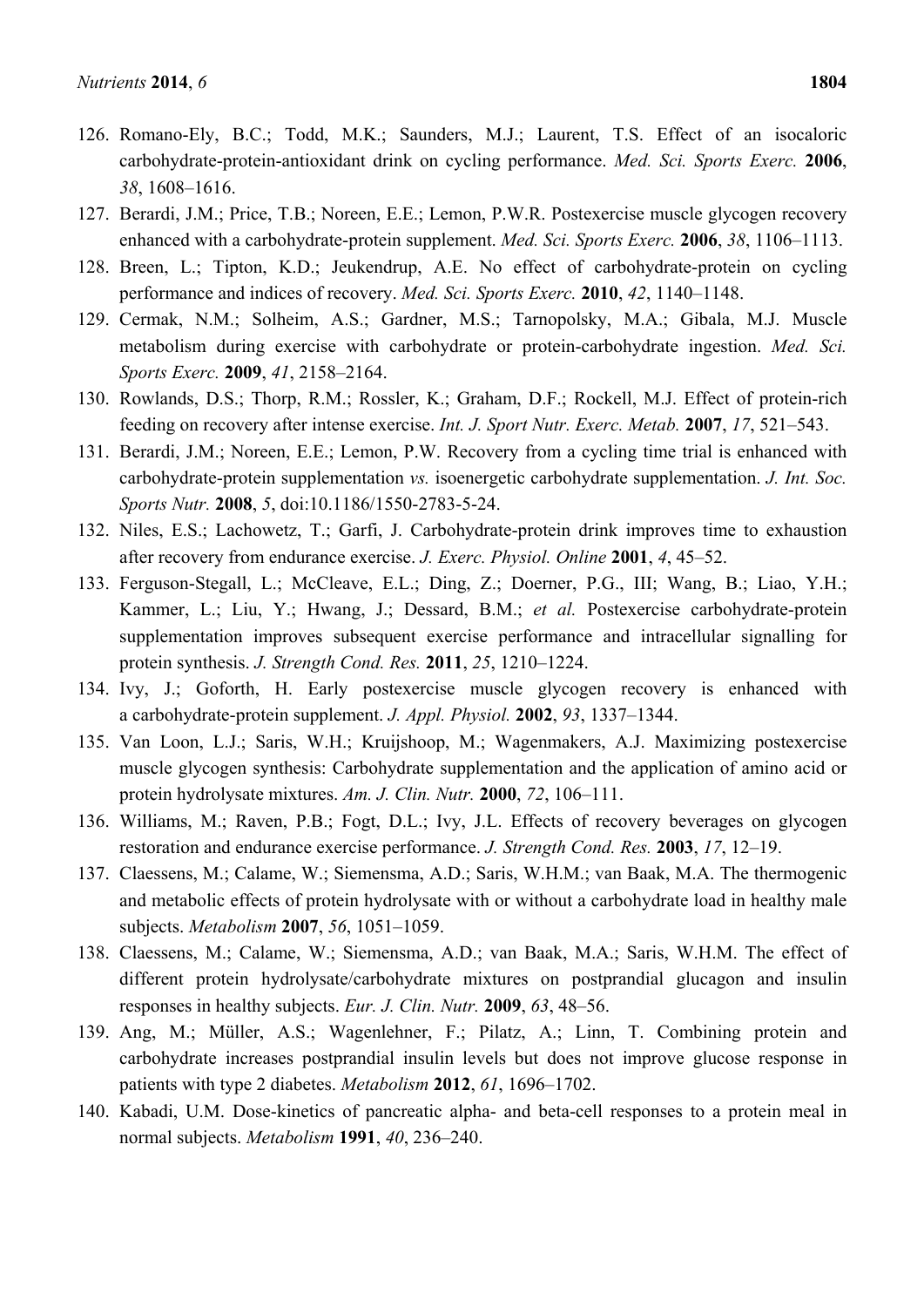- 141. Manders, R.G.; Wagenmakers, A.J.; Koopman, R.; Zorenc, A.H.; Menheere, P.P.; Schaper, N.C.; Saris, W.H.; van Loon, L.J. Co-ingestion of a protein hydrolysate and amino acid mixture with carbohydrate improves plasma glucose disposal in patients with type 2 diabetes. *Am. J. Clin. Nutr.* **2005**, *82*, 76–83.
- 142. Van Loon, L.J.; Kruijshoop, M.; Menheere, P.P.; Wagenmakers, A.J.; Saris, W.H.; Keizer, H.A. Amino acid ingestion strongly enhances insulin secretion in patients with long-term type 2 diabetes. *Diabetes Care* **2003**, *26*, 625–630.
- 143. Jiang, G.; Zhang, B.B. Glucagon and regulation of glucose metabolism. *Am. J. Physiol. Endocrinol. Metab.* **2003**, *284*, E671–E678.
- 144. Betts, J.A.; Williams, C.; Boobis, L.; Tsintzas, K. Increased carbohydrate oxidation after ingesting carbohydrate with added protein. *Med. Sci. Sports. Exerc.* **2008**, *40*, 903–112.
- 145. Parea, A.; Clemente, F.; Martinelli, J.; Villanueva-Peñacarrillo, M.L.; Valverde, I. Physiological effect of glucagon in human isolated adipocytes. *Horm. Metab. Res.* **1995**, *27*, 372–375.
- 146. Carlson, M.G.; Snead, W.L.; Campbell, P.J. Regulation of free fatty acid metabolism by glucagon. *J. Clin. Endocrinol. Metab.* **1993**, *77*, 11–15.
- 147. Morifuji, M.; Koga, J.; Kawanaka, K.; Higuchi, M. Branched-chain amino acid-containing dipeptides, identified from whey protein hydrolysates, stimulate glucose uptake rate in L6 myotubes and isolated skeletal muscles. *J. Nutr. Sci. Vitaminol. (Tokyo)* **2009**, *55*, 81–86.
- 148. Morato, P.N.; Lollo, P.C.; Moura, C.S.; Batista, T.M.; Camargo, R.L.; Carneiro, E.M.; Amaya-Farfan, J. Whey protein hydrolysate increases translocation of GLUT-4 to the plasma membrane independent of insulin in wistar rats. *PLoS One* **2013**, *8*, e71134.
- 149. Morifuji, M.; Kanda, A.; Koga, J.; Kawanaka, K.; Higuchi, M. Preexercise ingestion of carbohydrate plus whey protein hydrolysates attenuates skeletal muscle glycogen depletion during exercise in rats. *Nutrition* **2011**, *27*, 833–837.
- 150. Claessens, M.; Saris, W.H.M.; van Baak, M.A. Glucagon and insulin responses after ingestion of different amounts of intact and hydrolysed proteins. *Br. J. Nutr.* **2008**, *100*, 61–69.
- 151. Hubbard, R.; Kosch, C.L.; Sanchez, A.; Sabate, J.; Berk, L.; Shavlik, G. Effect of dietary protein on serum insulin and glucagon levels in hyper- and normocholesterolemic men. *Atherosclerosis* **1989**, *76*, 55–61.
- 152. Goldstein, E.R.; Ziegenfuss, T.; Kalman, D.; Kreider, R.; Campbell, B.; Wilborn, C.; Taylor, L.; Willoughby, D.; Stout, J.; Graves, B.S.; *et al.* International society of sports nutrition position stand: Caffeine and performance. *J. Int. Soc. Sports Nutr.* **2010**, *7*, doi:10.1186/1550-2783-7-5.
- 153. Fredholm, B.B.; Bättig, K.; Holmén, J.; Nehlig, A.; Zvartau, E.E. Actions of caffeine in the brain with special reference to factors that contribute to its widespread use. *Pharmacol. Rev.* **1999**, *51*, 83–133.
- 154. Sökmen, B.; Armstrong, L.E.; Kraemer, W.J.; Casa, D.J.; Dias, J.C.; Judelson, D.A.; Maresh, C.M. Caffeine use in sports: Considerations for the athlete. *J. Strength Cond. Res.* **2008**, *22*, 978–986.
- 155. Ivy, J.L.; Costill, D.L.; Fink, W.J.; Lower, R.W. Influence of caffeine and carbohydrate feedings on endurance performance. *Med. Sci. Sports* **1979**, *11*, 6–11.
- 156. Stadheim, H.K.; Kvamme, B.; Olsen, R.; Drevon, C.A.; Ivy, J.L.; Jensen, J. Caffeine increases performance in cross-country double-poling time trial exercise. *Med. Sci. Sports Exerc.* **2013**, *45*, 2175–2183.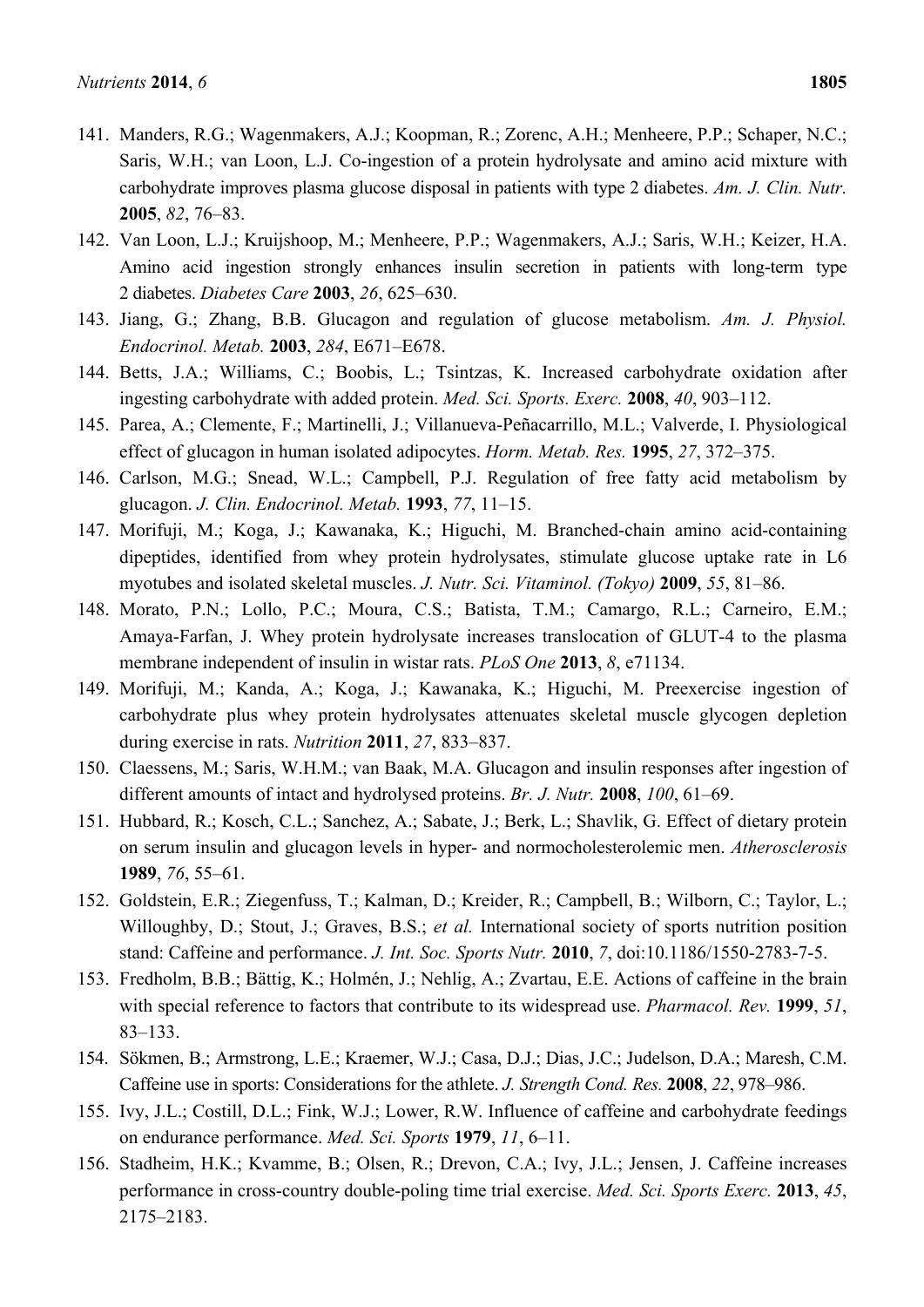- 157. Skinner, T.L.; Jenkins, D.G.; Taaffe, D.R.; Leveritt, M.D.; Coombes, J.S. Coinciding exercise with peak serum caffeine does not improve cycling performance. *J. Sci. Med. Sport* **2012**, *16*, 54–59.
- 158. Astorino, T.A.; Cottrell, T.; Talhami Lozano, A.; Aburto-Pratt, K.; Duhon, J. Effect of caffeine on RPE and perceptions of pain, arousal, and pleasure/displeasure during a cycling time trial in endurance trained and active men. *Physiol. Behav.* **2012**, *106*, 211–217.
- 159. Astorino, T.A.; Cottrell, T.; Lozano, A.T.; Aburto-Pratt, K.; Duhon, J. Increases in cycling performance in response to caffeine ingestion are repeatable. *Nutr. Res.* **2012**, *32*, 78–84.
- 160. Walker, G.J.; Dziubak, A.; Houghton, L.; Prendergast, C.; Lim, L.; Bishop, N.C. The effect of caffeine ingestion on human neutrophil oxidative burst responses following time-trial cycling. *J. Sports Sci.* **2008**, *26*, 611–619.
- 161. Bridge, C.A.; Jones, M.A. The effect of caffeine ingestion on 8 km run performance in a field setting. *J. Sports Sci.* **2006**, *24*, 433–439.
- 162. Norager, C.B.; Jensen, M.B.; Madsen, M.R.; Laurberg, S. Caffeine improves endurance in 75-yr-old citizens: A randomized, double-blind, placebo-controlled, crossover study. *J. Appl. Physiol.* **2005**, *99*, 2302–2306.
- 163. Ping, W.C.; Keong, C.C.; Bandyopadhyay, A. Effects of acute supplementation of caffeine on cardiorespiratory responses during endurance running in a hot & humid climate. *Indian J. Med. Res.* **2010**, *132*, 36–41.
- 164. Laurence, G.; Wallman, K.; Guelfi, K. Effects of caffeine on time trial performance in sedentary men. *J. Sports Sci.* **2012**, *30*, 1235–1240.
- 165. Ganio, M.S.; Johnson, E.C.; Lopez, R.M.; Stearns, R.L.; Emmanuel, H.; Anderson, J.M.; Casa, D.J.; Maresh, C.M.; Volek, J.S.; Armstrong, L.E. Caffeine lowers muscle pain during exercise in hot but not cool environments. *Physiol. Behav.* **2011**, *102*, 429–435.
- 166. Lamina, S.; Musa, D.I. Ergogenic effect of varied doses of coffee-caffeine on maximal aerobic power of young African subjects. *Afr. Heal. Sci.* **2009**, *9*, 270–274.
- 167. Bell, D.G.; McLellan, T.M. Exercise endurance 1, 3, and 6 h after caffeine ingestion in caffeine users and nonusers. *J. Appl. Physiol.* **2002**, *93*, 1227–1234.
- 168. Womack, C.J.; Saunders, M.J.; Bechtel, M.K.; Bolton, D.J.; Martin, M.; Luden, N.D.; Dunham, W.; Hancock, M. The influence of a CYP1A2 polymorphism on the ergogenic effects of caffeine. *J. Int. Soc. Sports Nutr.* **2012**, *9*, doi:10.1186/1550-2783-9-7.
- 169. Pasman, W.J.; van Baak, M.A.; Jeukendrup, A.E.; de Haan, A. The effect of different dosages of caffeine on endurance performance time. *Int. J. Sports Med.* **1995**, *16*, 225–230.
- 170. Pesta, D.H.; Angadi, S.S.; Burtscher, M.; Roberts, C.K. The effects of caffeine, nicotine, ethanol, and tetrahydrocannabinol on exercise performance. *Nutr. Metab.* **2013**, *10*, doi:10.1186/1743-7075-10-71.
- 171. Cameron, O.G.; Modell, J.G.; Hariharan, M. Caffeine and human cerebral blood flow: A positron emission tomography study. *Life Sci.* **1990**, *47*, 1141–1146.
- 172. Spriet, L.L.; MacLean, D.A.; Dyck, D.J.; Hultman, E.; Cederblad, G.; Graham, T.E. Caffeine ingestion and muscle metabolism during prolonged exercise in humans. *Am. J. Physiol.* **1992**, *262*, E891–E898.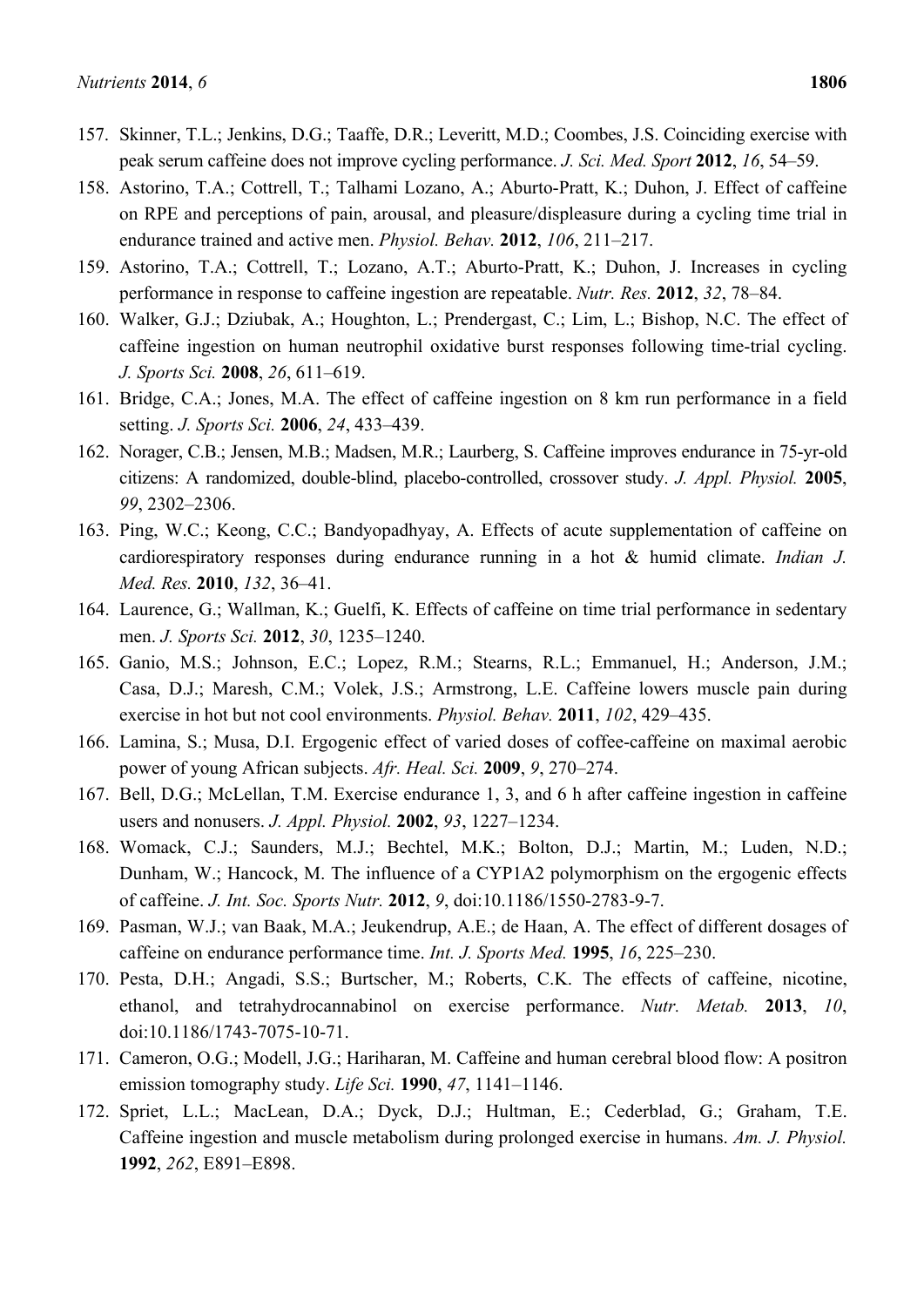- 173. Umemura, T.; Ueda, K.; Nishioka, K.; Hidaka, T.; Takemoto, H.; Nakamura, S.; Jitsuiki, D.; Soga, J.; Goto, C.; Chayama, K.; *et al.* Effects of acute administration of caffeine on vascular function. *Am. J. Cardiol.* **2006**, *98*, 1538–1541.
- 174. Taylor, C.; Higham, D.; Close, G.L.; Morton, J.P. The effect of adding caffeine to postexercise carbohydrate feeding on subsequent high-intensity interval-running capacity compared with carbohydrate alone. *Int. J. Sport Nutr. Exerc. Metab.* **2011**, *21*, 410–416.
- 175. Supinski, G.S.; Deal, E.C.; Kelsen, S.G. The effects of caffeine and theophylline on diaphragm contractility. *Am. Rev. Respir. Dis.* **1984**, *130*, 429–433.
- 176. Backhouse, S.H.; Biddle, S.J.H.; Bishop, N.C.; Williams, C. Caffeine ingestion, affect and perceived exertion during prolonged cycling. *Appetite* **2011**, *57*, 247–252.
- 177. Bonati, M.; Latini, R.; Galletti, F.; Young, J.F.; Tognoni, G.; Garattini, S. Caffeine disposition after oral doses. *Clin. Pharm. Ther.* **1982**, *32*, 98–106.
- 178. Bell, D.G.; McLellan, T.M. Effect of repeated caffeine ingestion on repeated exhaustive exercise endurance. *Med. Sci. Sports Exerc.* **2003**, *35*, 1348–1354.
- 179. Langfort, J.; Budohoski, L.; Dubaniewicz, A.; Challiss, R.A.; Newsholme, E.A. Exercise-induced improvement in the sensitivity of the rat soleus muscle to insulin is reversed by chloroadenosine—The adenosine receptor agonist. *Biochem. Med. Metab. Biol.* **1993**, *50*, 18–23.
- 180. Ormsbee, M.J.; Lox, J.; Arciero, P.J. Beetroot Juice and Exercise Performance. *J. Int. Soc. Sports Nutr.* **2013**, *5*, 27–35.
- 181. Webb, A.J.; Patel, N.; Loukogeorgakis, S.; Okorie, M.; Aboud, Z.; Misra, S.; Rashid, R.; Miall, P.; Deanfield, J.; Benjamin, N.; *et al.* Acute blood pressure lowering, vasoprotective, and antiplatelet properties of dietary nitrate via bioconversion to nitrite. *Hypertension* **2008**, *51*, 784–790.
- 182. Maiorana, A.; O'Driscoll, G.; Taylor, R.; Green, D. Exercise and the nitric oxide vasodilator system. *Sports Med.* **2003**, *33*, 1013–1035.
- 183. Lansley, K.E.; Winyard, P.G.; Bailey, S.J.; Vanhatalo, A.; Wilkerson, D.P.; Blackwell, J.R.; Gilchrist, M.; Benjamin, N.; Jones, A.M. Acute dietary nitrate supplementation improves cycling time trial performance. *Med. Sci. Sports Exerc.* **2011**, *43*, 1125–1131.
- 184. Vanhatalo, A.; Bailey, S.J.; Blackwell, J.R.; DiMenna, F.J.; Pavey, T.G.; Wilkerson, D.P.; Benjamin, N.; Winyard, P.G.; Jones, A.M. Acute and chronic effects of dietary nitrate supplementation on blood pressure and the physiological responses to moderate-intensity and incremental exercise. *Am. J. Physiol. Regul. Integr. Comp. Physiol.* **2010**, *299*, R1121–R1131.
- 185. Murphy, M.; Eliot, K.; Heuertz, R.M.; Weiss, E. Whole beetroot consumption acutely improves running performance. *J. Acad. Nutr. Diet.* **2012**, *112*, 548–552.
- 186. Cermak, N.M.; Gibala, M.J.; van Loon, L. Nitrate supplementation's improvement of 10-km time-trial performance in trained cyclists. *Int. J. Sport Nutr. Exerc. Metab.* **2012**, *22*, 64–71.
- 187. Wilkerson, D.P.; Hayward, G.M.; Bailey, S.J.; Vanhatalo, A.; Blackwell, J.R.; Jones, A.M. Influence of acute dietary nitrate supplementation on 50 mile time trial performance in well-trained cyclists. *Eur. J. Appl. Physiol.* **2012**, *112*, 4127–4134.
- 188. Thompson, K.G.; Turner, L.; Prichard, J.; Dodd, F.; Kennedy, D.O.; Haskell, C.; Blackwell, J.R.; Jones, A.M. Influence of dietary nitrate supplementation on physiological and cognitive responses to incremental cycle exercise. *Respir. Physiol. Neurobiol.* **2014**, *193*, 11–20.